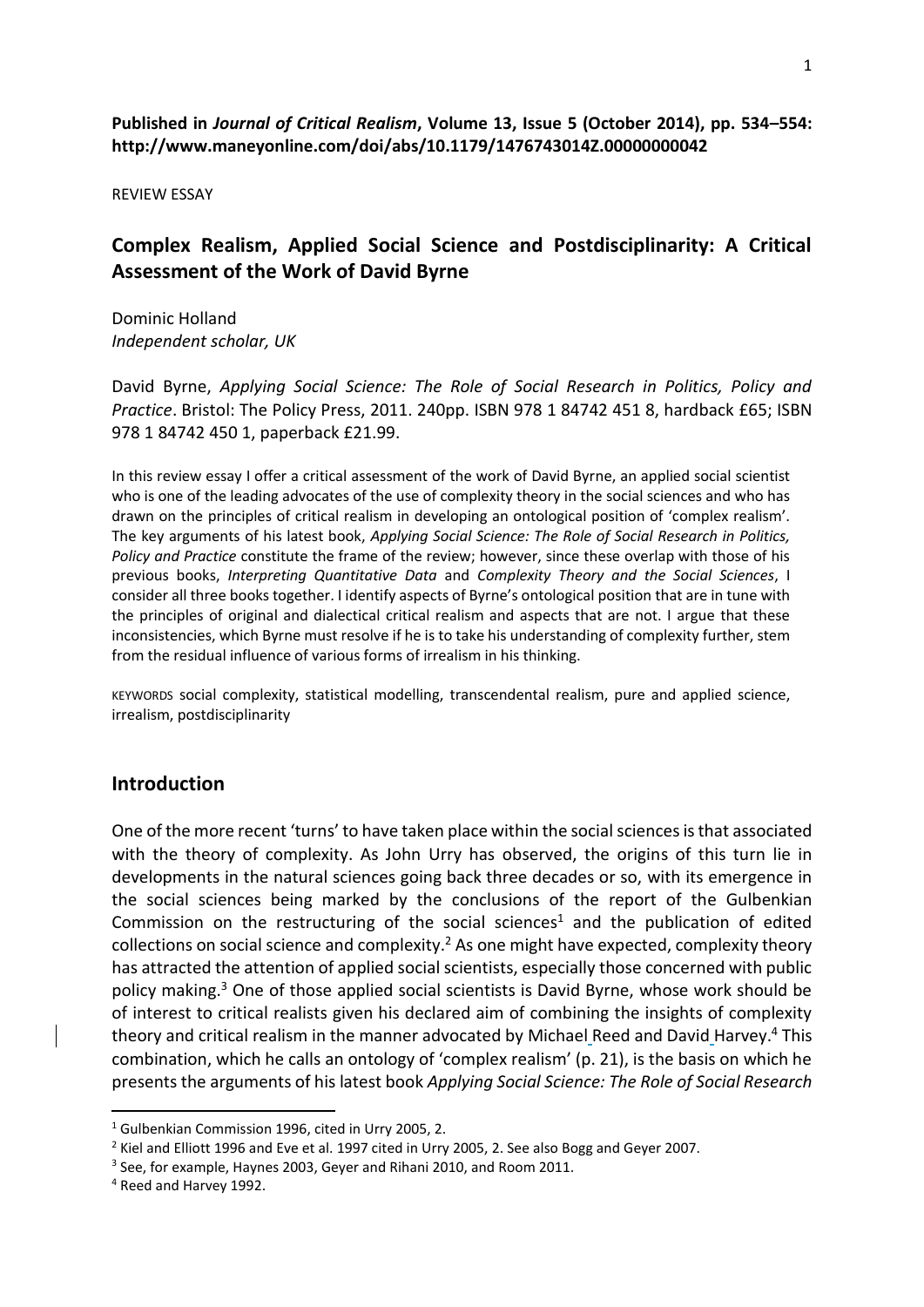*in Politics, Policy and Practice*, and which is the main object of the following critique. However, because Byrne refers in this book to arguments that he developed in previous work – most notably his critique of linear modelling in *Interpreting Quantitative Data*<sup>5</sup> and the nature of complex social systems in *Complexity Theory and the Social Sciences*, 6 I consider the arguments of all three books in my critique.

In the first section I give a brief overview of some of the main themes and strengths of *Applying Social Science* as a prelude to a critical assessment of Byrne's declared ontological position – that of 'complex realism' – in the second section, where I discuss four examples of theoretical inconsistency. I argue that these must be understood as the product of contradictions in Byrne's thinking about the nature of reality, which reflect a tension between the influences of transcendental realism on the one hand and empirical and conceptual realism on the other.<sup>7</sup> In the third section I consider Byrne's understanding of the nature of science and challenge his claim that the distinction between pure and applied science is of little or no value. I argue that this claim reveals the influence of pragmatism and interpretivism in his thinking, which contradicts his implicit commitment to (transcendental realist) critical naturalism. In the fourth section I turn to the issue of the production of knowledge. Here I call into question Byrne's conception of applied science as 'postdisciplinary', arguing that this overlooks the reality of the social and intellectual conditions for scientific activity (whether pure or applied) and contradicts his implicit recognition of the reality of these conditions in his critique of the UK's Research Assessment Exercise and in his discussion of the relationship between applied social science and society. The common thread in my critique of Byrne's conception of reality and of science is the finding that the contradictions and confusion in his thinking stem ultimately from the influence of (different forms of) *irrealism*. Therefore, my review may be seen as underlabouring for a more coherent theory of complexity – at least with respect to Byrne's work – and as indicating the need for him to resolve the contradictions in his thinking before elaborating further on the nature of a complex realist (social) ontology.

#### **1. Overview**

In *Applying Social Science* David Byrne is concerned, not so much with elaborating on the nature of applied social science and how it differs from that of pure social science, but with how it is produced, how it informs so-called evidence-based policy making, and how it is (mis)used by politicians and policy makers. What explains this particular take on applied social science is the ultimate objective of Byrne's argument, which is to re-define applied social science: to move from a definition that focuses on application of the results of pure (or abstract) social science to a definition that emphasizes the ways in which knowledge of social reality 'is actually constructed in the very process of active intervention in that world' (p. 4) – a definition that challenges the traditional way of doing social science, premised as that is on a distinction between pure and applied work, where the 'pure' always comes before the

 $\overline{a}$ 

<sup>5</sup> Byrne 2002.

<sup>6</sup> Byrne 1998.

<sup>7</sup> Note that I am following Bhaskar's definitions of 'transcendental realism', 'empirical realism', and 'conceptual realism'. See Bhaskar 1986/2009, 5–10.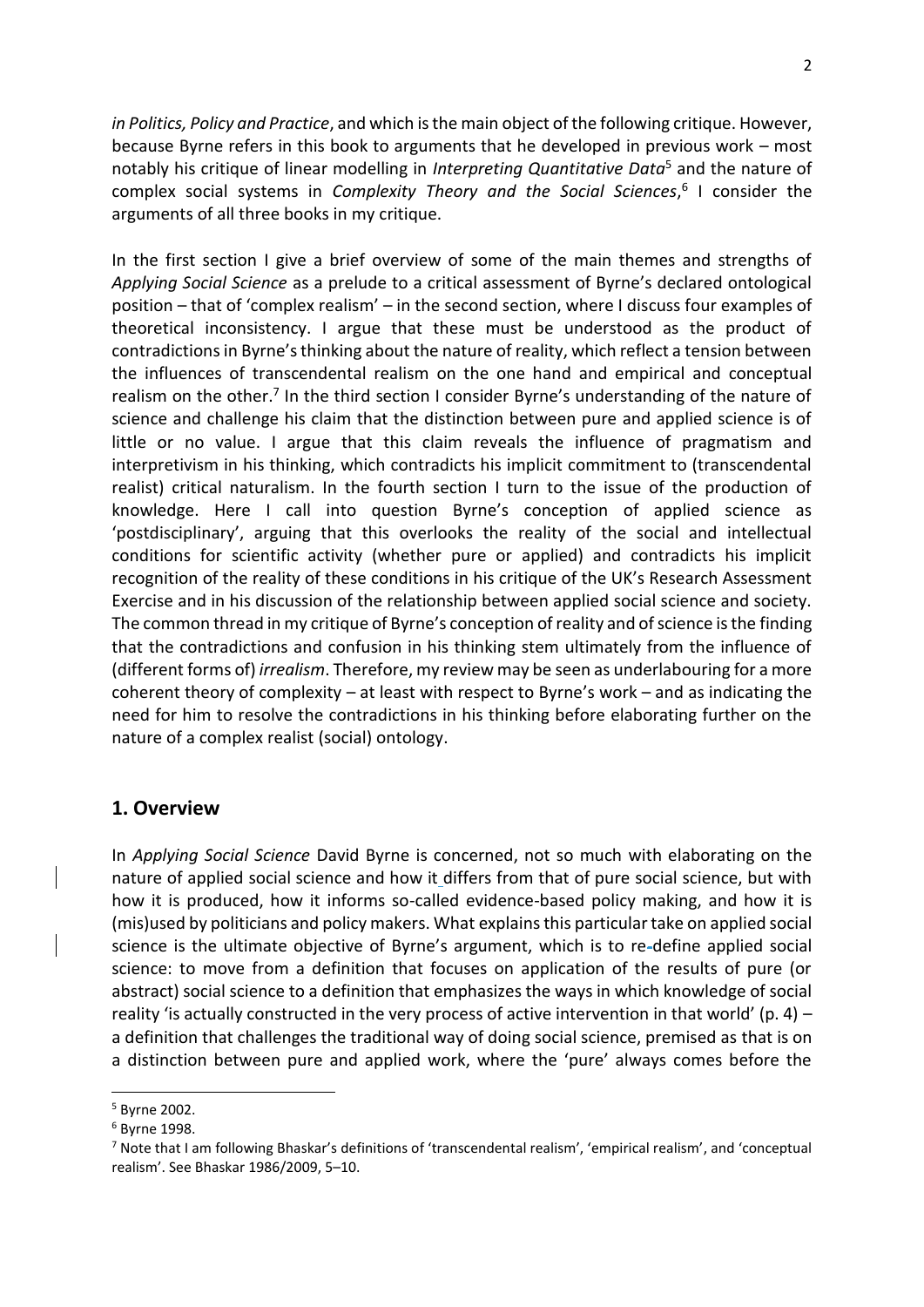'applied'. In Byrne's view 'there is a serious question to be asked as to whether there is any value at all in a conception of pure/disciplinary sciences separate from application' (p. 4). His answer to that question is that thinking of social research (at a fundamental level) as a social process precludes the possibility of making a valuable distinction between pure and applied science. In support of this answer, Byrne shows, through a plethora of examples – some drawn from his own experience of working as an applied social scientist – how the formation, implementation and evaluation of policy interventions in society plays an important part in the production of knowledge about society  $-$  a part that is often overlooked in standard textbooks on social research. In this respect his selection and discussion of examples of various social policy interventions, such as urban development and employment programmes in chapter four, is one of the strengths of the book.

Byrne's critical exploration of the relationships between the work of social researchers (whether they are based inside or outside the academy) and the work of non-academic professionals (such as social workers and urban planners) and policy makers (in local and central government) is another strength of the book. Across the main part, from chapters two to nine, Byrne evaluates continually the nature of much applied social research and points to the explanatory (in)adequacy of that which is positivist-inspired. Indeed, he states explicitly that he wants to encourage the production of 'good applied social research', where by 'good' he means, first, 'useful empirical knowledge about social reality' that is respectful of 'past, present and potential futures' and, second, 'truthful accounts of reality' that can inform democratic 'processes of governance' (p. 6). He is also critical of the use of applied social research as 'policy-based evidence', by which he means 'the selective use of research findings to assert that policies have worked, continue to work, and will work in the future' (p. 5); and, building on this point via the work of Colin Crouch,<sup>8</sup> is critical of the way in which much applied social science is fuelling the emergence of a 'post-democratic' society – a society imbued with an 'ideological consensus' among governing elites about 'the relationship between state and market' and 'the subordination of politics to business interests', with the result that competition between major political parties is reduced to the issue of 'technical and managerial efficiency' – of who is best equipped to deliver the fruits of capitalism (pp.  $7 - 8$ ).

Of course, in criticizing politicians' and policy makers' misuse of evidence from evaluation studies Byrne exposes the characteristically *covert* ideological agenda of policy-making elites – that is, the legitimization of policies favourable to dominant, private-sector interests. As he makes clear in chapter six, where he discusses the relationship between social science and public consultation, social scientists indirectly (and, I would add, typically unintentionally) support covert exercises in policy legitimation through, for example, generating survey data that inform 'processes of target setting and measurement' and through designing 'modes of quantitative engagement' such as public focus groups. The 'rhetoric of empowerment' that usually accompanies such exercises ensures that they neutralize public opposition and thereby work against the establishment of effective democratic forms of governance in which policy making starts not from the top down but from the bottom up – with the concerns and interests of those in the subordinated majority in society (pp. 135–7). At least in being explicit about his own ideological position  $-$  a position rooted in the principles of 'radical and

<sup>8</sup> Crouch 2000.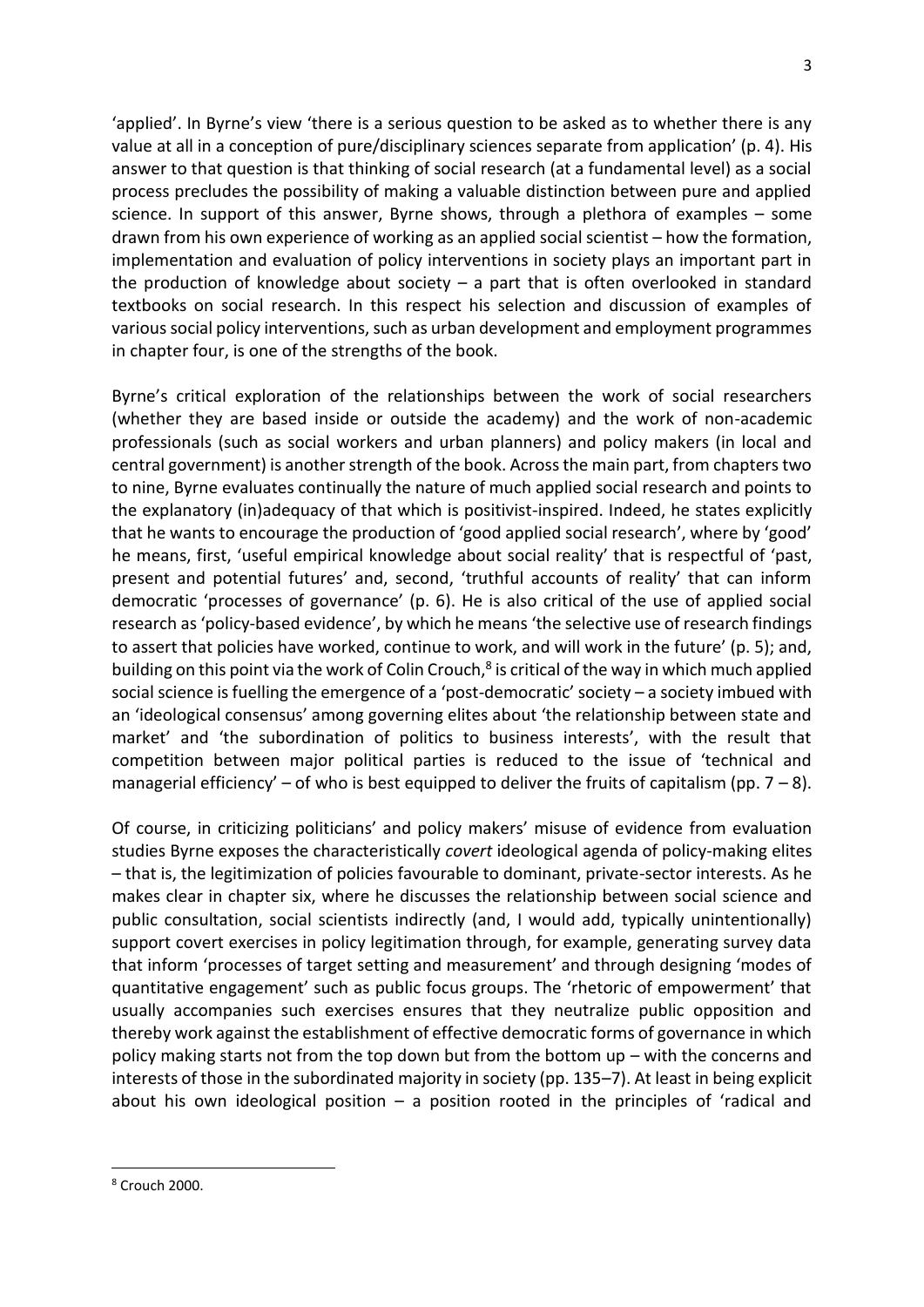solidaristic egalitarianism' – Byrne cannot be accused of attempting to conceal an ideological agenda (p. 6).

# **2. Theoretical inconsistencies**

In committing himself to a politics of emancipatory social transformation guided by a critical social science, Byrne is clearly working in sympathy with the ethical orientation of critical realist philosophy – that of eudaimonia. However, at various points in *Applying Social Science* Byrne appears to be out of step with the principles of critical realism and appears to show a lack of concern with elaborating a (transcendental) realist social ontology. Byrne declares his meta-theoretical position to be that of 'complex realism', which he describes as a 'synthesis' of critical realism and complexity theory (p. 20). Now, if that is the case, complex realism is first and foremost a particular ontological position entailing a particular epistemological and methodological position. Yet Byrne rarely, if at all, makes clear the epistemological and methodological principles that follow from a complex realist social ontology, despite telling us in the introduction to the book that 'Chapter One will address "the methodological foundations of applied social science"' (p. 8). In the first chapter Byrne focuses on ontology rather than methodology and mainly on the 'complex' part of complex realism when outlining the differences between 'the simple, the restricted complex, and the general complex' (p. 26). He admits to setting out 'in brutal summary the essentials of critical realism' (p. 21); but many critical realists will find his summary a little too 'brutal' – even superficial – and somewhat misleading. Granted, Byrne does give a plausible account of the principle of multiple causal determination, replete with examples from science; but his account would have been stronger if he had referred explicitly to the concepts of vertical and horizontal ontological depth (entailing the stratification and differentiation of reality). Moreover, his account of the three domains of reality  $-$  the real, the actual and the empirical (now expanded to the subjective) – fails to make clear that these are *overlapping* domains such that the empirical is a subset of the actual, which, in turn, is a subset of the real. He makes this mistake in *Complexity Theory and the Social Sciences* where he writes:

It has to be said that Bhaskar uses the term 'real' in a more restrictive sense than that applied here, and that there is some value in his usage. For him the term 'real' should be reserved for the complex and contingent causal mechanisms and the entities which compose them … The events which happen in the world are actual. Those things which we experience are empirical.<sup>9</sup>

However, in failing to acknowledge that the three domains of reality are overlapping subsets Byrne is the one who is placing an unwarranted restriction on the domain of the real – not Bhaskar. In *Applying Social Science* Byrne develops further his account of the three domains and tells us that '[t]he third level is the level of the knowledge we construct about the actual and the real, the level of the empirical' (pp. 21-2). Yet, one of the basic principles of critical realism is that the production of knowledge pertains to the transitive dimension of science and is not synonymous with 'the level of the knowledge we construct about the actual and the real', as Byrne thinks, because the knowledge we produce about reality encompasses all three domains – the real, the actual and the subjective.

**<sup>.</sup>** <sup>9</sup> Byrne 1998, 37–8.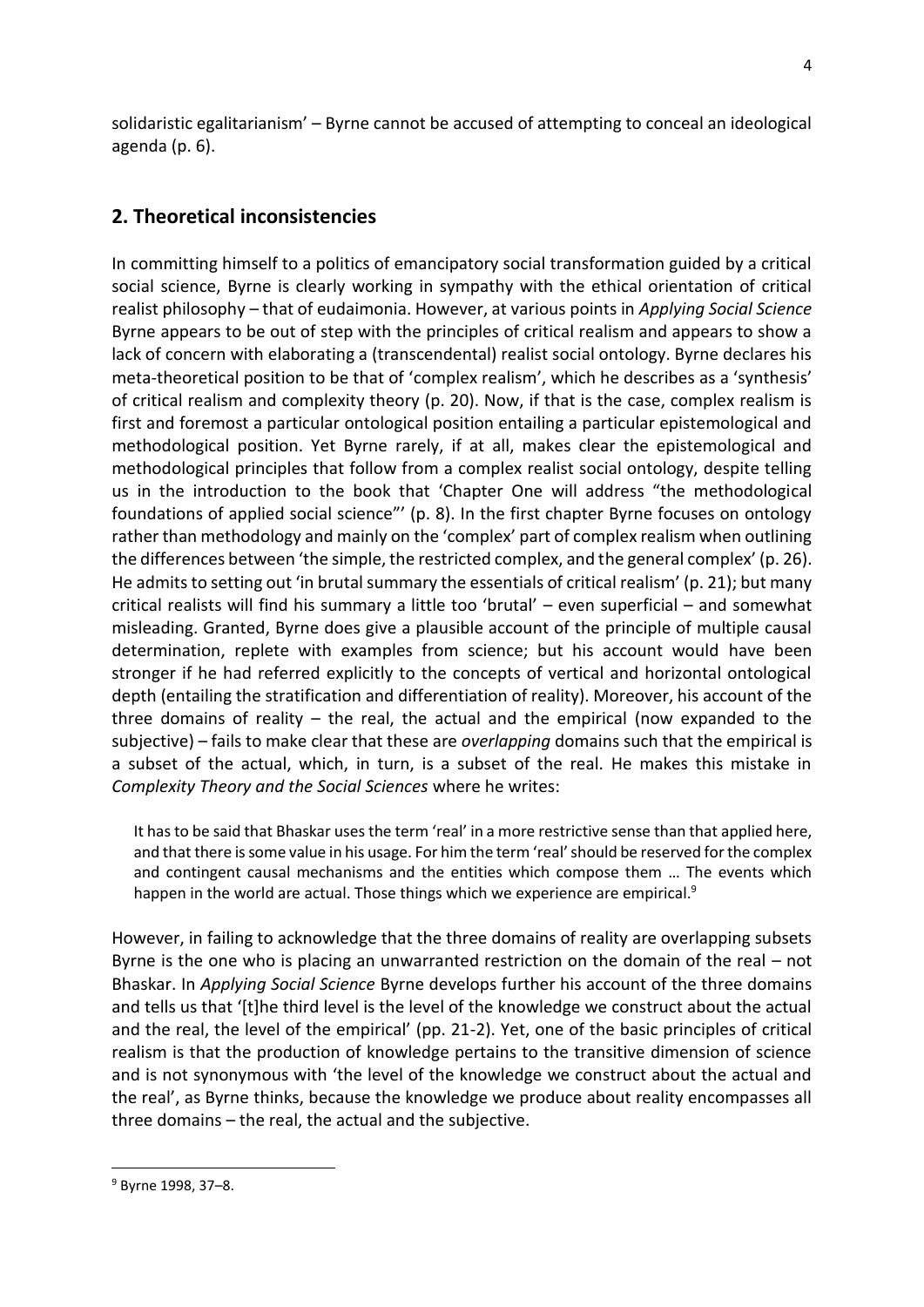Byrne's misunderstanding of the relationship between the three domains of reality in critical realism is symptomatic, I suggest, of the residual influence of irrealism, which generates inconsistencies in his understanding of the nature of social science. Let me discuss four examples of this. The first comes from Byrne's discussion of the nature of measurement in social science. Byrne is quite clearly critical of the traditional understanding of statistical modelling in social science, where identified relationships between empirical variables – the brute facts of positivist social science – are (implicitly) treated as defining of social reality. He says of this type of modelling:

It remains predominantly linear, trapped in a view of causality which defines effects as incremental changes in disembodied continuous variables rather than state changes in whole systems, and too often fails to recognise that modelling of complex and emergent social reality is not a second-class substitute for experimental approaches to a seldom available simplicity. (p. 146)

It is the reification of variables that is the focus of Byrne's critique of positivist-inspired statistical modelling – a critique he develops at length in *Interpreting Quantitative Data* where he argues that 'the things we can measure are not "variables" but traces – the expression of the real systems that compose the world'.<sup>10</sup> To put this another way, the 'traces' of reality that we detect through statistical measurement are the effects of a complex conjunction of generative mechanisms, so that to explain such effects we must refer to the existence of real entities, such as social structures and social systems, having distinctive causal powers, liabilities, propensities, and so forth. Byrne acknowledges this too:

From the traces we can reconstruct a version of the real entities *and* of the relationships among those entities *and* of the emergent forms which are the product of and producers of the relationships among those entities. We can glimpse the entities and the systemic relationships among the entities. $11$ 

However, the last sentence of the above quotation is problematic because the idea of glimpsing entities suggests that we can observe or measure them, and so acquire knowledge of them, directly. For example, during his discussion of the nature of measurement in chapter two of *Interpreting Quantitative Data* Byrne distinguishes between 'two types of traces that can be measured', telling us that '[o]ne type is a trace of the system that constitutes our case, whether that system is an individual, household, city, nation, bloc or whatever'.<sup>12</sup> But just before this part of the discussion he tells us that 'what we measure are the systems/cases' and that in order to 'avoid reifying "variables" and abstracting from real systems/cases, then we have to measure the systems/cases'.<sup>13</sup> Now, if our case is an individual person – and Byrne does use a person as an example of a case in his explication of 'polythetic classification'<sup>14</sup> – we will be dealing with a highly complex, concrete entity – a 'laminated system' as Collier has  $it.<sup>15</sup>$  Yet, it is because people constitute complex physical, chemical and biological systems that we cannot acquire knowledge of these systems directly through measurement; we can measure only the effects of these systems. Equally, in social research what we are measuring

- <sup>13</sup> Byrne 2002, 36.
- <sup>14</sup> Byrne 2002, 37.

<sup>10</sup> Byrne 2002, 42.

<sup>11</sup> Byrne 2002, 36.

<sup>12</sup> Byrne 2002, 37.

<sup>15</sup> Collier 1989, 194.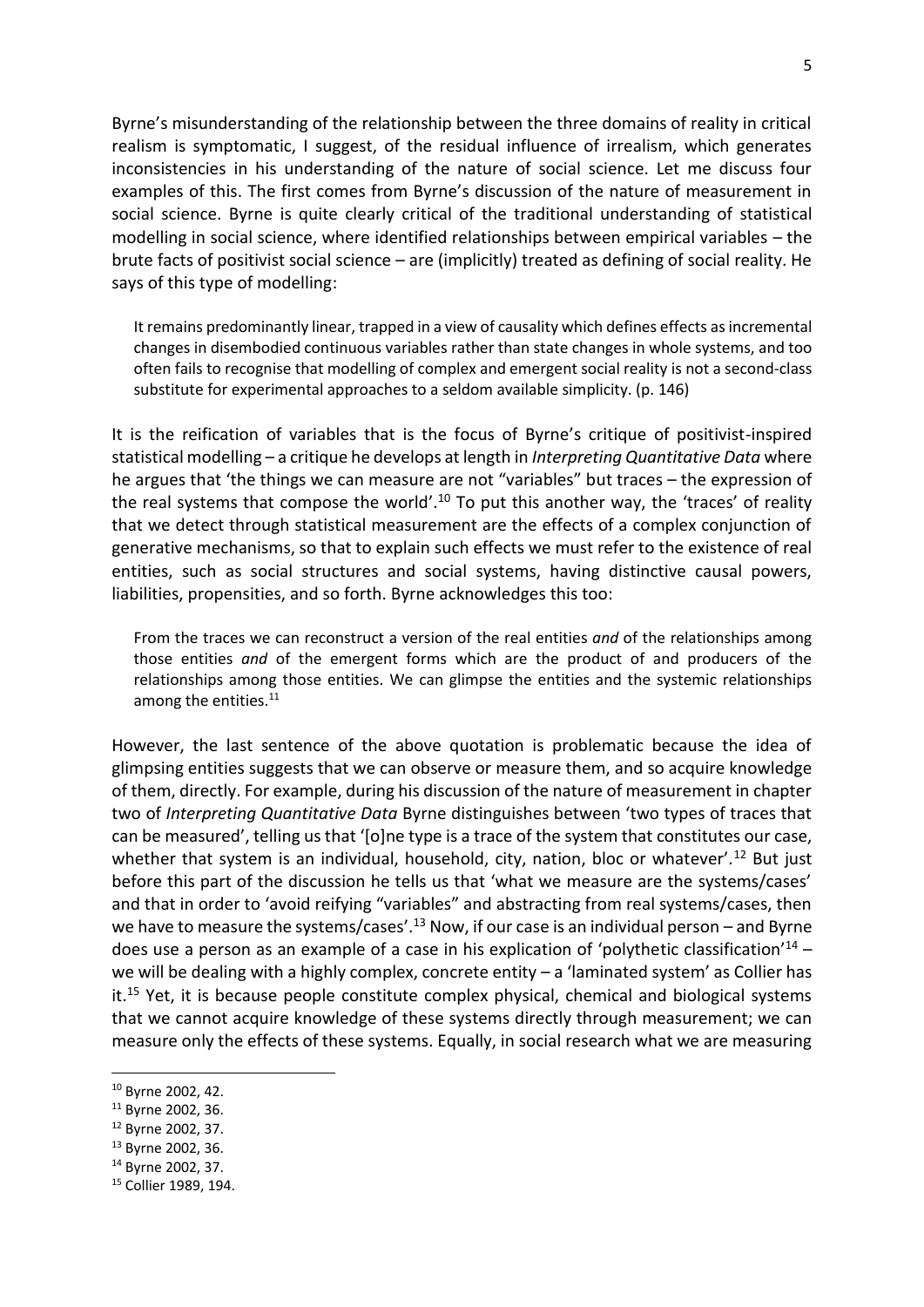or recording when we talk to people and observe their behaviour are the effects of social systems – not the systems in themselves. That Byrnes thinks we can measure, and so acquire knowledge of, causal objects directly – what I call the empirical fallacy – is testament, I suggest, to the residual influence of empiricism in his thinking about the nature of social science.

The second example of theoretical inconsistency comes from Byrne's discussion of ways of modelling the emergent complexity of social reality. In chapter seven of *Applying Social Science* he emphasizes repeatedly the lack of 'interaction' in standard linear regression models, telling us that '[i]nteraction terms which describe complex relationships among variables are seldom fitted and almost never interpreted' (p. 143); that '[o]ther than in the all too seldom attention paid to interaction, conventional modelling cannot really handle complex causation' (p. 46); and that

all forms of model in relation to any kind of complex social process are superior to randomized controlled trials. This is because they all, even if only in the form of interaction terms inserted into regression equations, can make some sort of allowance for complexity and emergence. (p. 153)

The problem, though, is that to model social reality either through simulating the 'interaction' of individual agents in 'multi-agent models' or through inserting 'interaction terms' into linear regression equations is to presuppose that complexity pertains only to the level of the actual and empirical.<sup>16</sup>

Now, there may well be good reasons to describe patterns of events, whether those detected through standard statistical techniques or those produced artificially through computer simulation, as complex. However, in both *Applying Social Science* and *Interpreting Quantitative Data* Byrne treats complexity as an emergent property of reality and thereby implies that it is a characteristic of causal entities – specifically, the nature of the relationships between them.<sup>17</sup> But, I suggest that, if it is the influence of transcendental realism that leads Byrne to an implicit understanding of the relationships between causal entities as complex, it is the residual influence of actualism and empirical realism in his thinking that undercuts that understanding and leads him to an explicit understanding of observed events and/or states of affairs as complex. It is only by postulating the existence of these two contradictory influences in his thinking that we can make sense of his comments that a 'simulated complex system might be considered to represent a valid metaphor for a real complex system<sup>'18</sup> and that 'agent-based modelling … cannot deal with the Durkheimian social, with a social reality which has an existence over and beyond the elements within the system' (p. 152). In both comments the influence of transcendental realism is undercut, and so distorted, by the

<sup>16</sup> Byrne discusses computer simulation and loglinear techniques in chapter seven of *Applying Social Science*.

<sup>17</sup> In chapter two of *Complexity Theory and the Social Sciences* he writes:

Chaos/complexity, because it is founded in a recognition of the non-linear character of reality, is absolutely concerned with the implications of local context expressed in terms of time and space. Chaos/complexity, because it recognizes the significance of emergent properties, asserts the emergent, distinctive and nonreducible character of the social (Byrne 1998, 47).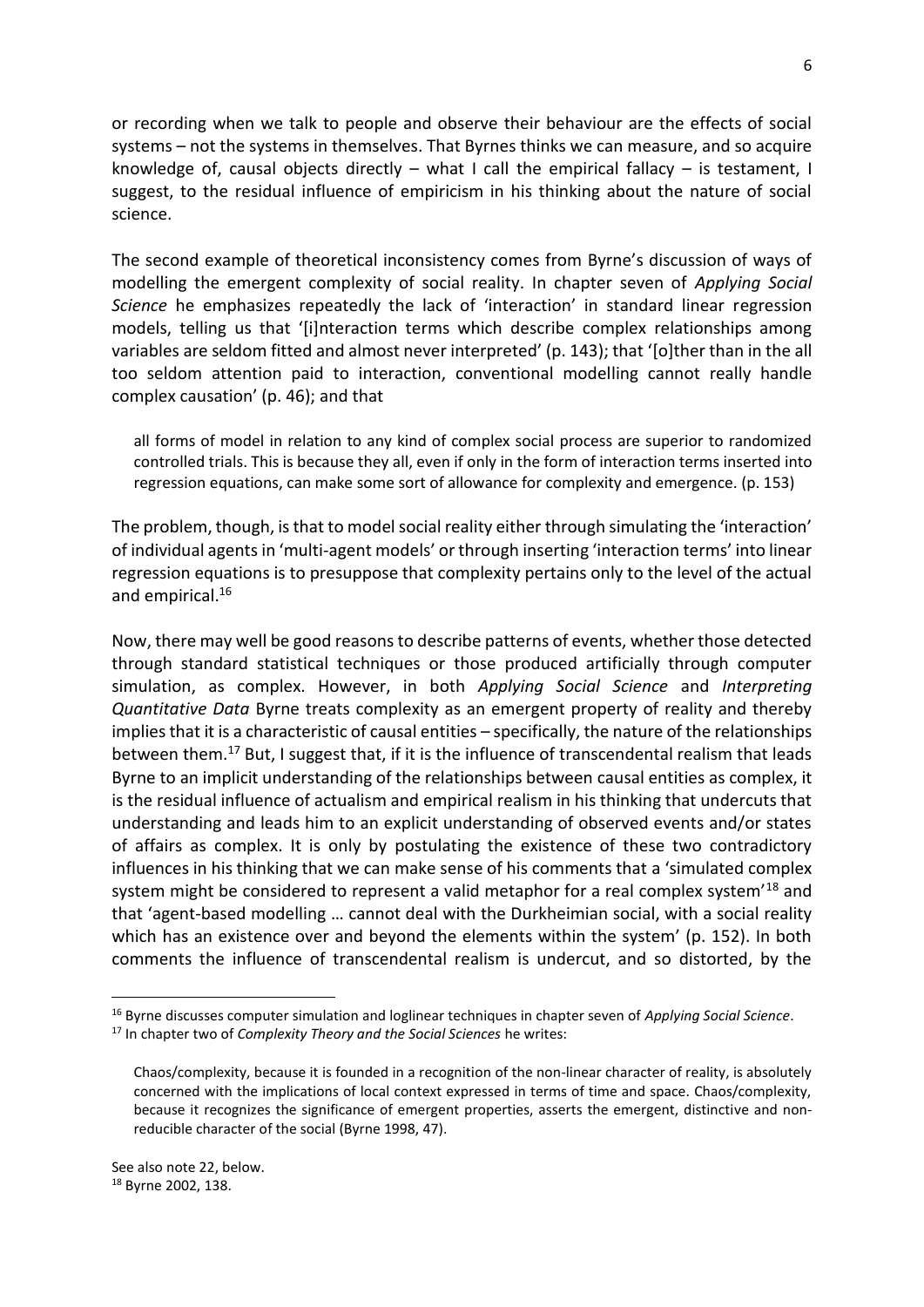influence of irrealism, resulting in the (mis)representation of a complex system by an invalid metaphor in the former instance – a 'simulated complex system' – and the illicit reification of social reality in the latter – 'the Durkheimian social'.

The third example of theoretical inconsistency is Byrne's ambivalent understanding of simplification in social science. On the one hand he recognizes implicitly that social scientists, by virtue of the nature of social objects, cannot intervene in social reality in order to isolate a particular causal mechanism. As he puts it, 'In the domains to which we apply social science we are never working with the sort of simplicity which can be addressed by the benchcontrolled experiment' (p. 30). (One might note in passing that he ought to acknowledge that conceptual abstraction – in this case, the analysis of complex social systems in thought – is still a possibility for social scientists.) On the other hand he appears to suggest that, because reality is so complex, the only way we can try to understand it is by producing a simplified model of it. As he puts it at the start of chapter seven of *Applying Social Science*, 'So models are representations of the world but are necessarily simplified. Something has to be left out' (p. 139). Similarly, when discussing the modelling of complexity in chapter one he tells us that 'we always simplify' (p. 28). Now, we can agree with Byrne if by simplification he means the abstraction of an object of inquiry from its context. However, it is clear from his subsequent remarks that this is not what he means; rather, he understands simplification as a way of assuming away complexity so as to generate a model that has predictive power. However, in doing so Byrne assumes implicitly that what exists at the level of the actual and empirical is complex rather than what exists beyond these levels.

Moreover, Byrne's identification of the need for simplification is premised on a correspondence theory of truth so that simple theories are a direct reflection of simple objects and complex theories a direct reflection of complex objects.<sup>19</sup> According to this way of thinking it is impossible for us to produce a complex theory of a complex object: therefore, we must simplify. However, as Lawson explains in his critique of similar arguments put forward by orthodox economic modellers,

Such a conception is not sustainable … We can certainly express holistic entities, without knowingly fictionalising.… The point is that any discussion of such an explanatory causal process takes the form of words and symbols, etc. The complexity of an object is not inevitably mirrored in a similar form of complexity in the description of the object. Knowledge and its object are typically different types of 'things' with their own modes of being.<sup>20</sup>

The implicit correspondence theory of truth in Byrne's discussion of simplification in social science reveals, once more, the influence of empiricism in his thinking. Because this influence contradicts and so distorts the influence of transcendental realism, the combined effect of

 $19$  Byrne defines the 'necessary limitation of any scientific description' of a complex system as follows:

When we are dealing with the simple we can through reductionist techniques produce adequate models of systems and of causation which are simplifications of the things we are seeking to understand. We cannot do that with complex systems. An adequate description would have to be as complex as the system itself, which … is a major problem for the simulation of complex systems. (p. 28)

<sup>20</sup> Lawson 2003, 307.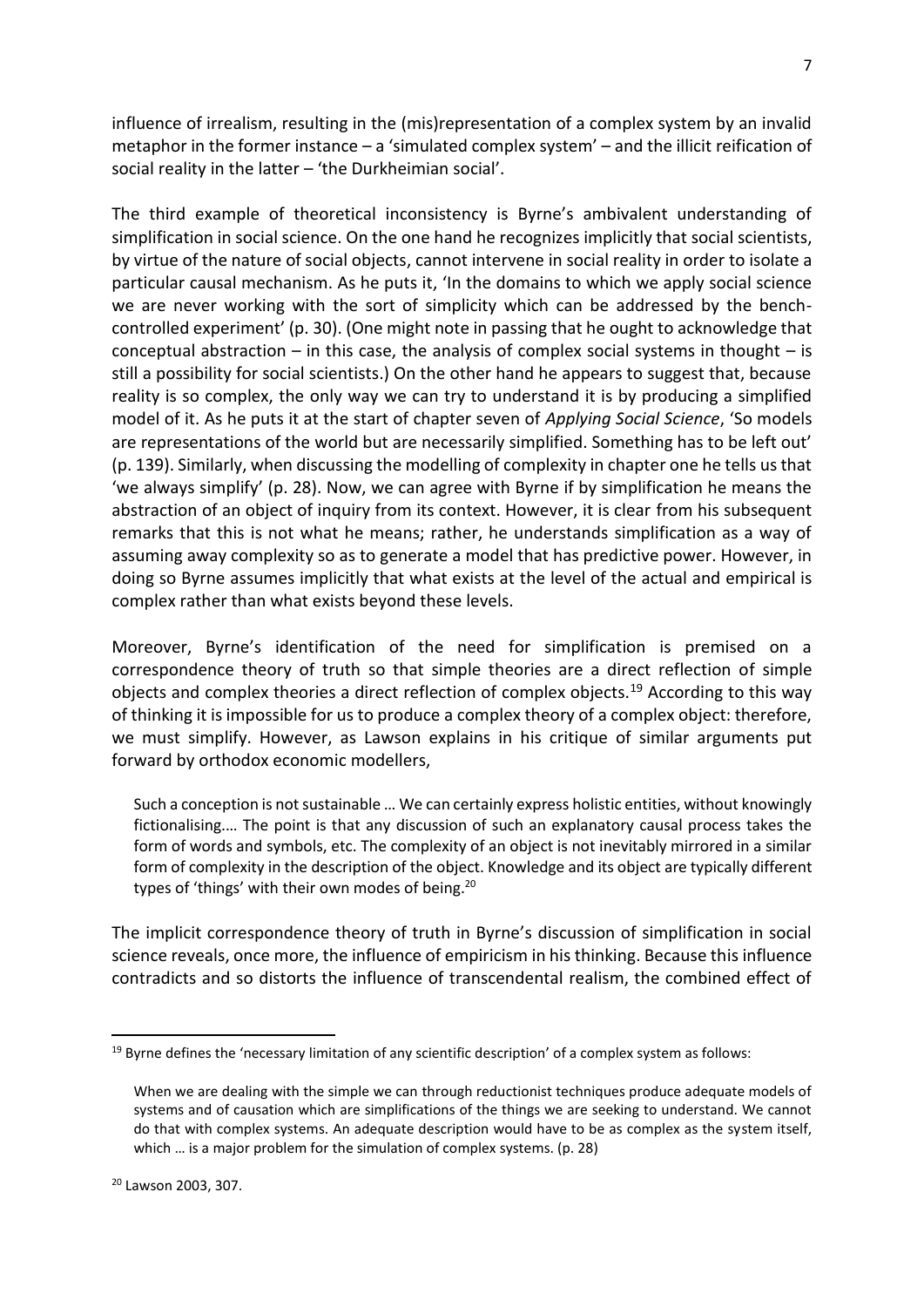these influences is such that Byrne falls into the trap of the epistemic–ontic fallacy and ends up understanding complexity as something immediately observable and describable.

The fourth example of theoretical inconsistency comes from Byrne's comments about the ontological status of 'variables'. Now, as I have already indicated, Byrne is particularly concerned to reject the reification of scientific facts implicit in positivist-inspired approaches to statistical modelling, which presuppose that the events of the world are disembodied – that their existence is not be explained by any kind of underlying generative context. Byrne is quite explicit about this rejection, especially in the concluding chapter of *Interpreting Quantitative Data*, where he writes that he has been arguing against 'the abstraction and reification of aspects of real complex systems from those systems and the consequent treatment of these reified abstractions as having real and independent causal powers'.<sup>21</sup> Indeed, in also arguing against 'Analysis', 'Universalism', 'Linearity', 'Mathematical formalism' and 'Hypothesis fetishism' it is clear that Byrne has the panoply of positivist assumptions about (social) science in his sights. Again, it seems to me that the influence of transcendental realism is clearly in evidence here, as it is in his summary of what he is arguing for – most notably, 'Complexity' and 'Non-linearity'.<sup>22</sup>

Yet, in arguing against the disembodiment of variables earlier on in *Interpreting Quantitative Data*, he ends up denying that they are real. In chapter two he writes:

So, death to the variable – or rather let us understand clearly, once and for all, that variables don't exist. They are not real. What exists are complex systems, which systems are nested, intersecting, which involve both the social and the natural, and which are subject to modification on the basis of human action, both individual and social. $^{23}$ 

The problem, though, is that in denying that variables are real Byrne is denying that 'traces' are real because he is simply replacing the concept of variables with that of traces. Recall that, in Byrne's view '[v]ariables describe properties of cases but the real things are the cases, not the traces of them which we measure as variables'.<sup>24</sup> However, if the traces of reality that we measure when we carry out statistical modelling are not real, how can we infer from them the existence of complex systems, which we must if we are to explain them without running into the atomistic and empirical fallacies? In other words, if we accept that reality is something more than just what can be measured – that it is characterized by vertical and horizontal ontological depth – we cannot deny the existence of events that conjunctions of causal mechanisms give rise to; for the events that we observe in the domain of the empirical

1

<sup>21</sup> Byrne 2002, 162. He makes a similar claim in the first chapter of *Applying Social Science* where he writes:

A complex realist take regards measurements as generally being not accounts of things real in themselves which can be abstracted from the complex systems they describe, the cases – the traditional understanding of variables – but rather as variate traces of the trajectory of those cases. (p. 32)

 $22$  Byrne 2002, 163. By 'Complexity' he means 'understanding of the character of real complex systems in terms of wholes, parts, interaction of parts with parts, parts with wholes, and of systems with other systems in their environment, within which they are embedded, and which they contain'. By 'Non-linearity' he means 'recognition that the interesting and significant shifts in the trajectories and hence characters of complex systems are those that involve radical shifts of kind' (Byrne 2002, 163).

<sup>23</sup> Byrne 2002, 31.

<sup>24</sup> Byrne 2002, 2.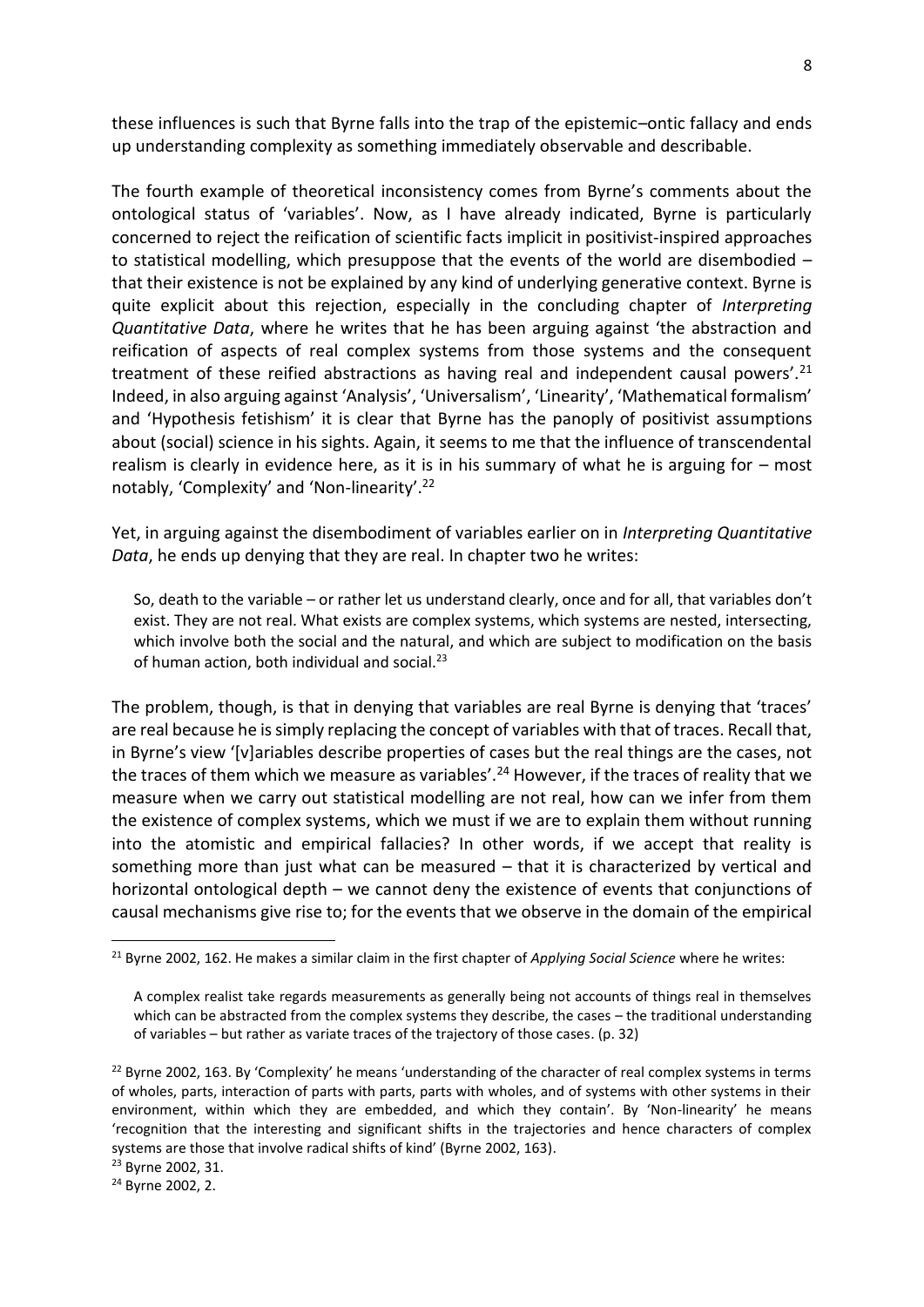are Byrne's traces of reality and they are also the positivist's variables. As such, they do not exist as reified entities – that is, in abstraction from the systems that generate them – but they are still real; and the concepts that we devise to describe them are also real.

In this example Byrne commits the linguistic fallacy – that is, makes the mistake of assuming that the language we use to construct knowledge of social reality is defining, and so exhaustive, of social reality. Hence, in denying that variables exist, Byrne is supposing that a variable is not a concept through which we can know about an independently existing reality but is simply constitutive of reality. That is why Byrne can simply replace one concept, variables, with another, traces, and in the process re-define social reality. Yet, if both concepts are simply different ways of expressing the reality of an intransitive object, by denying that variables are real ipso facto Byrne is denying that traces are real. In short, Byrne's thinking on this issue becomes trapped in a contradiction: between denying the intransitivity of the objects that variables and traces refer to on the one hand and accepting the intransitivity of complex systems on the other. This contradiction reflects, I suggest, the dual influence of transcendental and conceptual realism in his thinking.<sup>25</sup>

If Byrne is to avoid the problem of theoretical inconsistency when reflecting on the nature of applied social science, he will need to clarify his understanding of the principles of critical realism before developing further the ontology of complex realism. At the very least he needs to avoid collapsing the domain of the real into the actual (actualism) and into the empirical (empirical realism), on the one hand, and avoid treating these three domains as mutually exclusive, on the other. He also needs to avoid collapsing the intransitive into the transitive dimension of science because, as I have argued elsewhere,<sup>26</sup> ultimately it is the failure to sustain a notion of intransitivity that makes it impossible to make sense of the differentiation and interconnection of reality. Without sustaining the idea of existential independence, $^{27}$  it becomes impossible to think about vertical and horizontal ontological depth, which is the condition of possibility for differentiation and integration in science and which Byrne

<sup>&</sup>lt;sup>25</sup> Note that Byrne explicitly rejects the epistemological position of strong social constructionism and the ontological position of conceptual realism (which it presupposes):

The realist position, which is the foundation of the complex realism argued for here, certainly allows for knowledge to be contextual – limited in the scope of its application – and relative, in the sense that it is related to that context and the way in which researchers work in that context. However, the subjective element, while present in realism, is confined to the requirements that those producing knowledge should be aware of their own subjectivity and explain how this relates to the character of the knowledge generated. It is perfectly possible to have a social constructionist understanding in a realist frame. Indeed it is essential. What realism does not accept is that social construction in the sense of the construction in the research process is the only element in the construction of knowledge. Reality itself has a voice. (p. 43)

<sup>26</sup> See Holland 2013, ch. 2.

<sup>&</sup>lt;sup>27</sup> Our attempt to express the truth of independently existing objects presupposes the possibility of referential detachment, which Bhaskar defines as '[t]he detachment of the act of reference from that to which it refers. This establishes at once its existential intransitivity and the possibility of another reference to it, a condition of any intelligible discourse at all' (Bhaskar 1993/2008: 402–3). Byrne, though, comes very close to denying the possibility of referential detachment when he writes that '[i]t matters enormously that we are not in any real sense external observers. We are actually part of the systems themselves' (p. 28). As social scientists we are part of social reality, of course, but that does not mean that in the process of scientific inquiry we cannot 'detach' ourselves from our object of study and thereby reflect on what we normally take for granted when we are not acting as social scientists.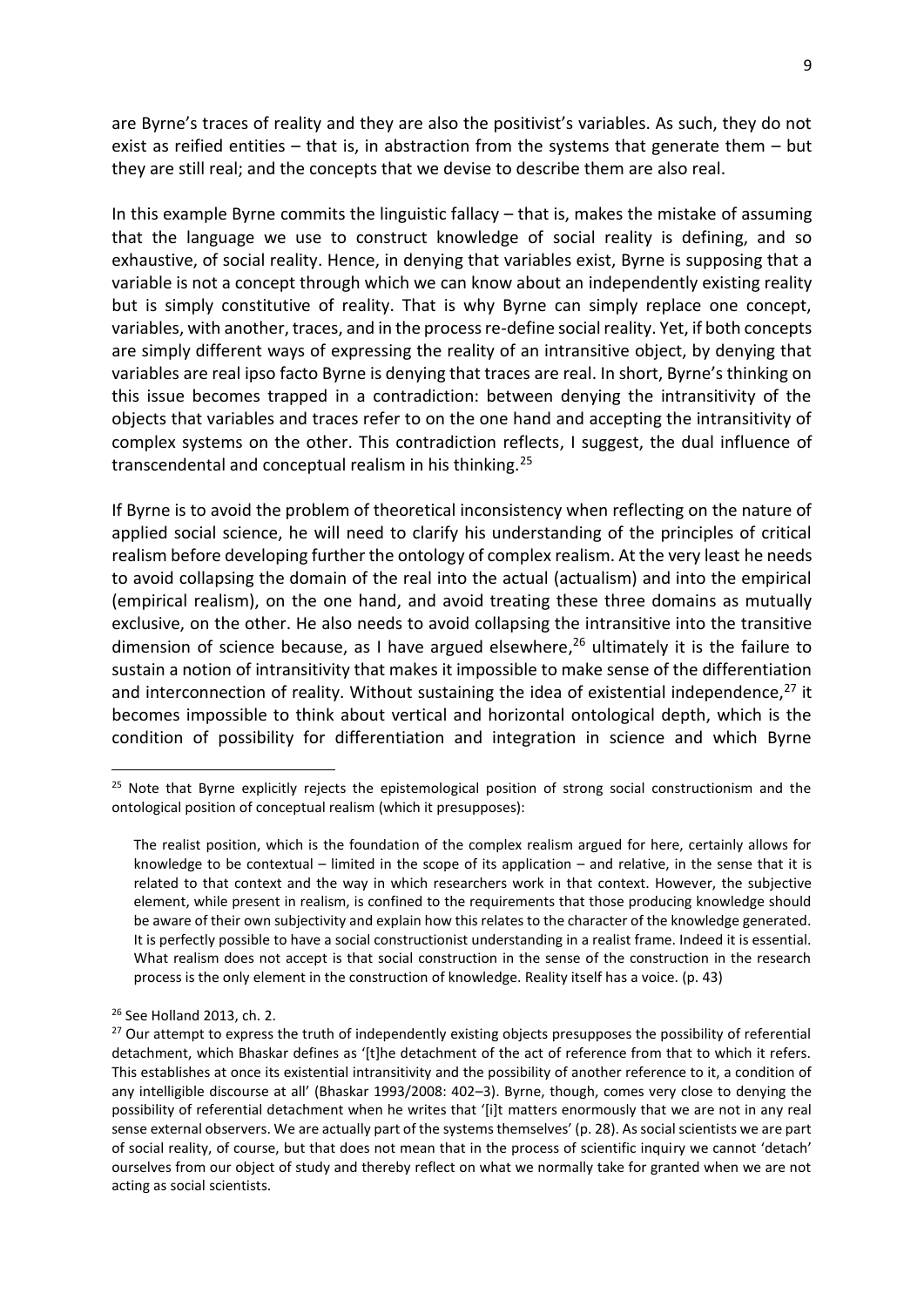implicitly accepts in characterizing complex systems as involving 'both the social and natural'.<sup>28</sup>

Moreover, I suggest that, at the same time as clarifying his understanding of the principles of critical realism, Byrne would do well to reflect on the nature of the entities that make up complex social systems and how these entities, as parts, are related to each other and to the system – the whole – that emerges from these relationships. I make this suggestion because often Byrne fails to make clear exactly what the components of a complex system are. For example, in chapter six of *Complexity Theory and the Social Sciences*, where he discusses 'The Complex Character of Health and Illness', he does not tell us exactly what the social determinants of the spread of tuberculosis in Britain in the nineteenth century were – by which I mean which particular social structures and systems were the underlying conditions for the rapid spread of the disease. He refers generally to material poverty and inequality but still we are left wondering what were the social relations and causal mechanisms that made these material outcomes possible. Perhaps we should look to the influence of the capitalist system of production and appropriation for part of the answer. However, Byrne appears interested in discussing only the spatial aspect of the spread of tuberculosis and in the process comes close to reducing a social system to its spatial aspect when he writes: 'Here we have four systems in a nested hierarchy. The individual, the household, the community and the nation state.'<sup>29</sup> Yet, although social systems do extend through space (and time), they cannot be reduced to a spatial arrangement. Therefore, without a clear understanding of the nature of social structures and systems and how they are related to biological structures and systems (such as the TB bacillus, human genes and the human immune system), it becomes difficult to understand just what Byrne is referring to when he writes of 'interactive effects'.<sup>30</sup> To put it bluntly, what is interacting with what and how?

Having elaborated on the nature of a complex realist (social) ontology, Byrne might then turn to the epistemological and methodological implications of this – as he originally intended – and, in doing so, clarify the exact relationship between ontology, epistemology and methodology. So, at the level of epistemology, a complex realist ontology – if it is to be consistent with a critical realist ontology – ought to entail, at the very least, the principles of epistemic relativism and fallibilism (and as subject to judgmental rationality);<sup>31</sup> and, at the level of methodology, the principle of unity-in-diversity, which expresses both the essential

1

<sup>28</sup> Byrne 2002, 31.

<sup>29</sup> Byrne 1998, 111.

<sup>&</sup>lt;sup>30</sup> Byrne 1998, 111.

<sup>&</sup>lt;sup>31</sup> Granted, Byrne does acknowledge the principle of epistemic relativism: see the quotation from chapter two of *Applying Social Science* in note 25, above. However, it is far from clear that Byrne also accepts a position of fallibilism, for he repeatedly asserts that complex realism is foundationalist. This tendency is especially prominent in his earlier work where he tells us that '[c]omplex accounts are foundationalist, although they are absolutely not reductionist and positivist' (Byrne 1998, 35); that 'thinking in terms of society as constituted as a dissipative and evolutionary system … is inherently foundationalist'; and that '[t]he combination of the philosophical ontology of critical realism and the scientific ontology of chaos/complexity constitutes a very general, indeed absolute, claim about the nature of scientific understanding and the character of scientific investigation' (Byrne 1998,  $46 - 7$ ). Now, we could accept the characterization of the epistemological position of critical realism as 'foundationalist' *if and only if* it meant knowledge that is grounded in reality. However, Byrne's implied reference to epistemological absolutism suggests that he is thinking of foundationalism – if only implicitly – as certainty and incorrigibility in our knowledge of reality, because epistemological absolutism is the dialectical counterpart of epistemological foundationalism.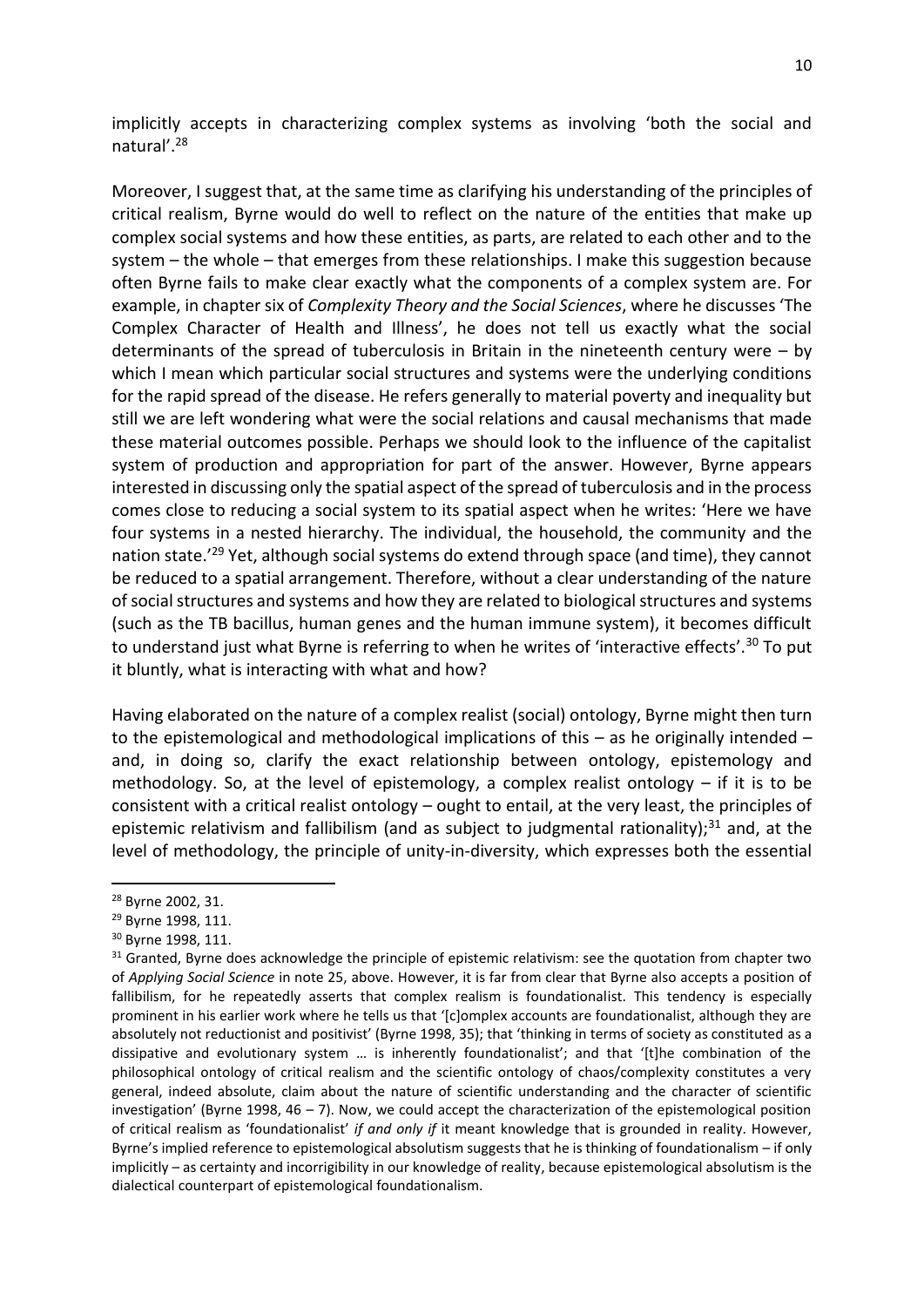logic of inquiry that applies across all sciences – retroduction (in pure science) and retrodiction (in applied science) – and the necessary differences in the methods of scientific inquiry stemming from differences in the nature of the objects of scientific inquiry. Indeed, in developing a methodological position specific to the social sciences, perhaps Byrne might examine the concept of 'critical methodological pluralism', $32$  which would help him to understand how to overcome the long-standing dichotomy between quantitative and qualitative research – an objective that is the subject of the section 'Beyond quantity versus quality' in chapter one of *Applying Social Science*. Byrne concludes this section with the comment that 'the dominant tradition in quantitative causal work, regression analysis and its derivatives, is not compatible with a proper understanding of causality in relation to complex systems but systematic comparison integrating qualitative and quantitative reasoning is' (p. 33). The problem here is that Byrne does not show how qualitative and quantitative 'reasoning' can be integrated; rather, he makes the (valid) point that both qualitative and quantitative research depends on interpretation – hence his claim that '[t]here is no metatheoretical difference between the products of quantitative and qualitative social research' (p. 33). But, as I have argued elsewhere, the categories of critical realism do offer us a way of overcoming the dichotomy between the quantitative and qualitative research paradigms and thereby of solving a problem that mixed-methods researchers have raised – that is, how to make sense of apparently contradictory empirical outcomes arising from the use of both quantitative and qualitative modes of inquiry.<sup>33</sup>

### **3. Pure and applied social science**

Let me now turn to the question of whether or not we should make a distinction between pure, abstract or theoretical science and applied, concrete or practical science. One of the conclusions that Byrne draws from his consideration of the nature of contemporary social research is that this distinction is no longer of any value. Taking his cue from definitions of 'Science', 'Applied', 'Applied science' and 'Social science' as found in the *Oxford English Dictionary* and *Wikipedia*, he informs us:

This book will challenge the ordering of 'pure' or discipline-based science and applied science.… it will argue that much and perhaps most of the useful knowledge about the social world is actually constructed in the very process of active intervention in that world … Pure/disciplinary science does not come first. Indeed in relation to the essentially social, there is a serious question to be asked as to whether there is any value at all in a conception of pure/disciplinary sciences separate from application. (p. 4)

Yet, we can recognize that knowledge of social reality is produced through practical engagement with social reality *and also* recognize the value of distinguishing between pure and applied social science. The basis for this dual recognition is of course the nature of reality. If this is characterized by vertical and horizontal ontological depth – that is, if it is structured, stratified and differentiated – events and states of affairs must be understood as subject to 'multiple determination' – that is, produced by a multiplicity of causal mechanisms lying at

<sup>32</sup> Danermark et al. 2002, 153.

<sup>&</sup>lt;sup>33</sup> See Holland 2013, ch. 2.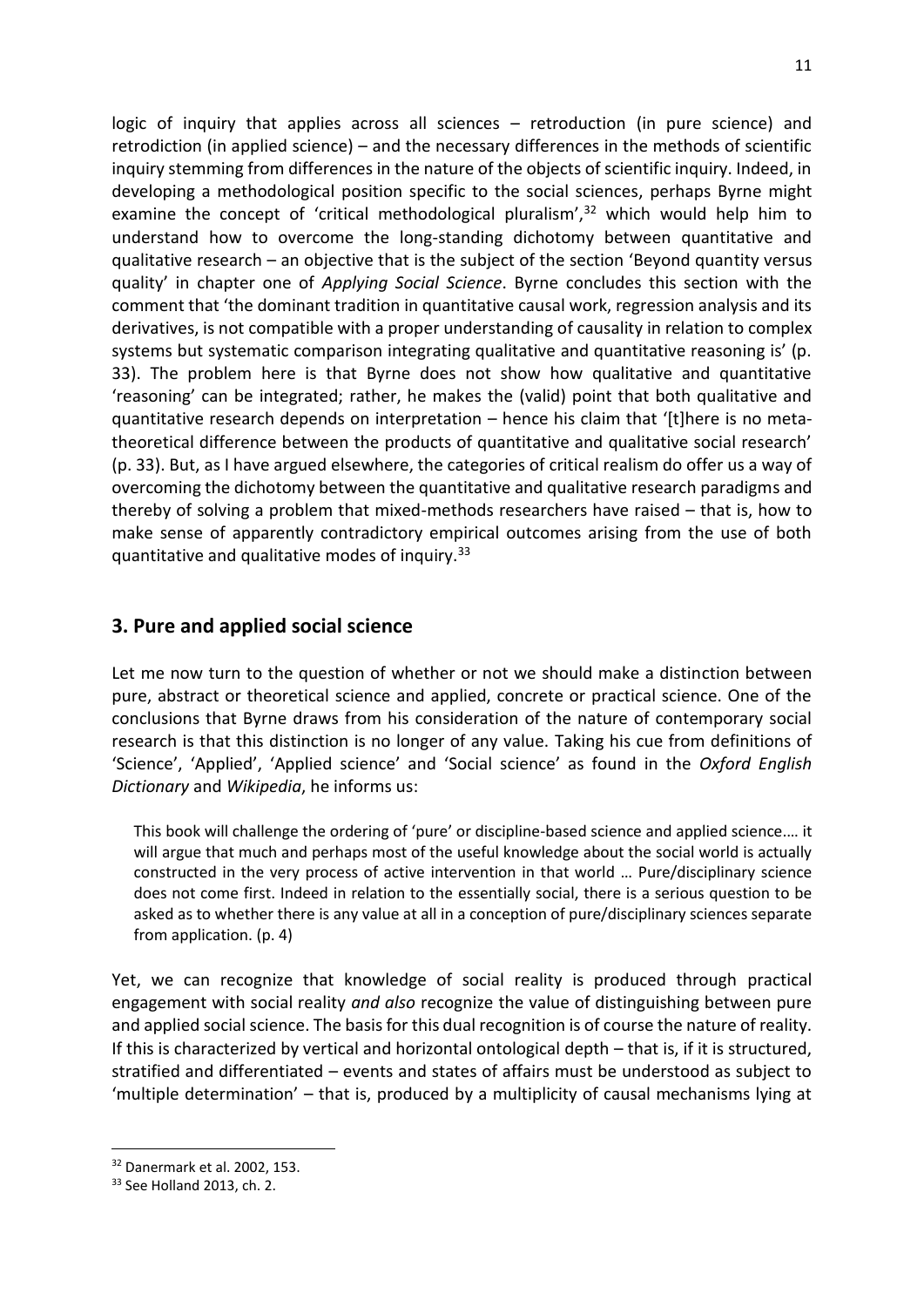different levels of reality.<sup>34</sup> Pure, abstract or theoretical science, therefore, is necessary in order to identify different types of structure and their ways of working – the generative mechanisms set in motion when the causal powers, liabilities, and propensities pertaining to structures are triggered. Bhaskar has set out the sequence of processes defining this type of science. 'Theoretical explanations', he writes,

are *analogical–retroductive*, exhibiting what I shall label the DREI schema: i.e. *description* of lawlike behaviour; *retroduction*, exploiting analogies with already known phenomena, to possible explanations of the behaviour; *elaboration* and elimination of alternative explanations; issuing (ideally) in the empirically-controlled *identification* of the causal mechanisms(s) at work.<sup>35</sup>

In theoretical social science, then, our goal is to identify different types of social structure and thereby to produce a classification of the social order – a social scientific ontology. In doing so we move backwards – that is, we follow a 'retroductive' logic – from description of some significant pattern of events  $-$  a causal law  $-$  to the mechanism and hence structure responsible for producing it. Hence, in our theoretical work we are dealing with causal objects *in the abstract*: that is, we are trying to understand how a particular type of structure would work if its causal powers, liabilities, and propensities were triggered in isolation of the effects of other types of structure.<sup>36</sup> Of course, owing to the nature of social objects of inquiry – viz. the fact that they depend on people – we cannot isolate the effects of individual social structures and so test our theories about them in an experiment; hence, we have to produce explanations of social phenomena entirely in thought and assess their validity not according to their predictive power but according to their relative explanatory power.

By contrast, applied, concrete, or practical science is necessary if we are to understand which of the various structures and mechanisms that we have identified through our theoretical work are responsible for generating particular events and states of affairs of interest. In this type of scientific work our concern is to understand how a conjuncture of causal mechanisms is articulated and differentially weighted; that is, our concern is to understand the nature of the relationships between the component structures and how these relationships modify the effects of the component structures when their causal powers are triggered. Indeed, to the extent that the relationships between the component structures are internal as well as external and contradictory, so that there is a constant tendency towards change, the conjuncture must be described as a 'partial totality' and as exhibiting 'holistic causality'.<sup>37</sup> Now, because we could never have deduced the outcome of this complex interplay of causal mechanisms from knowledge of how each structure works in isolation, we must employ a different sort of inquiry – practical or applied inquiry – that takes us from the abstract back towards the concrete. Bhaskar defines the logic of practical scientific inquiry as follows.

Practical explanations, i.e. explanations of particular concrete phenomena, are especially tailored to open systems, the normal condition of things. They are *decompository–retrodictive* in structure,

 $\overline{\phantom{a}}$ 

<sup>34</sup> Bhaskar 1993/2008, 82–3.

<sup>35</sup> Bhaskar 1986/2009, 68.

 $36$  As Bhaskar puts it, in pure scientific work we are concerned primarily with 'elaborating the implications of the structure, empirically identifying and confirming its nature and properties, developing the explanatorytaxonomic niche into which the structure fits, etc.' (Bhaskar 1986/2009, 214).

<sup>37</sup> On the nature of 'totality' and 'holistic causality' see Bhaskar 1993/2008, 126–7. See also the discussion of these concepts in Norrie 2010, 90 – 6.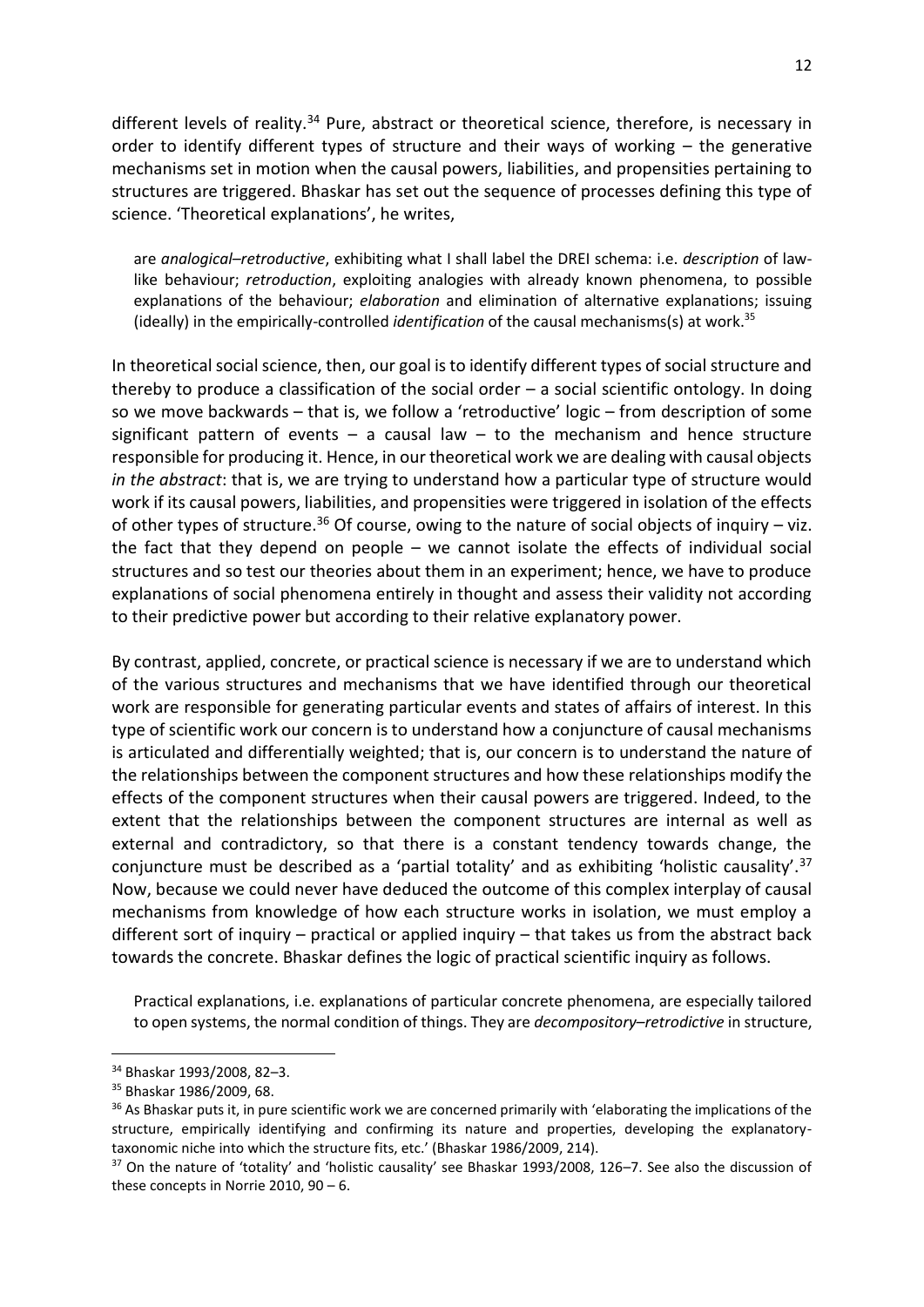exhibiting the RRRE schema: viz. *resolution* of a complex event (situation, etc.) into its components; *redescription* of these components in theoretically significant terms; *retrodiction*, via independently validated normic or tendency statements, to possible antecedents of the components; and *elimination* of alternative possible causes.<sup>38</sup>

Practical or applied explanation is 'decompository' because we 'decompose' an event or state of affairs into its antecedent causes through analysis, and, through synthesis, we show how the antecedent causes combine to generate the event or state of affairs of interest (the explanandum). Thus, we are not identifying previously unknown causes; rather, we are deciding which *known* causes are relevant to the situation of interest – a logic of *retrodiction*.

Now, if in practical or applied explanation we draw on pre-existing knowledge of causal mechanisms, it follows that abstract or theoretical work is the pre-condition for applied or practical work. Therefore, it is in this sense that we can say that pure science 'comes first'. However, this does not preclude the possibility that in the course of investigating a concrete phenomenon we will move back and forth between pure and applied modes of inquiry in a dialectic of the abstract and concrete. As social scientists we tend to employ both modes of inquiry when addressing concrete problems because it often happens that, in the course of applying pre-existing knowledge of causal mechanisms in relation to empirical evidence, we have to revise our understanding of those mechanisms in order to construct an adequate explanation of the particular event in question.<sup>39</sup> Yet, although we do tend to employ both theoretical and applied modes of inquiry within the same investigation, this does not mean that we should not make a clear distinction between the two; for such a distinction is valuable if it helps us to avoid the dangers of theoretical reductionism and ontological actualism – that is, of supposing that the effects of the causal mechanism that we have understood through abstraction are always actualized. In other words, recognizing that pure and applied modes of inquiry are distinct from, yet related to, one another helps us to avoid engaging in 'four modes of *illicit abstraction*, viz. destratification, deprocessualization, demediation and desingularization',<sup>40</sup> and so helps us to comprehend both the differentiation and interconnection of reality.

If it is the nature of reality, ultimately, that licenses a distinction between pure and applied modes of scientific inquiry, does Byrne's claim that 'much and perhaps most of the useful knowledge about the social world is actually constructed in the very process of active intervention in that world' call into question this distinction? What his claim alludes to, I suggest, is the relationship between theory and practice. Now, when policy makers intervene in social reality in order to change it – which is what Byrne appears to be alluding to by the phrase 'process of active intervention in that world' – they are engaging in a particular kind of practice, and they will develop practical explanations in line with the (scientific) theory informing the design of the policy intervention. But, if we accept, as critical realists do, that all theory is fallible, we should not be surprised to find that policy makers' expectations are

 $\overline{\phantom{a}}$ 

<sup>38</sup> Bhaskar 1986/2009, 68.

<sup>&</sup>lt;sup>39</sup> Bhaskar appears to have recognized as much when he revised his model of applied explanation to include an 'I' and a 'C', where the 'I' stands for the identification of 'a full enough set (which may comprise a totality) of causes for a concrete applied explanation to be said to have been provided' and the 'C' stands for 'correction' – so that we have the extended acronym RRREI(C). See Bhaskar 1993/2008, 133.

<sup>40</sup> Bhaskar 1993/2008, 130. These errors fall under the problem of the 'fallacy of misplaced concreteness'. See the entry 'concrete/abstract' in Hartwig 2007, 71 – 3.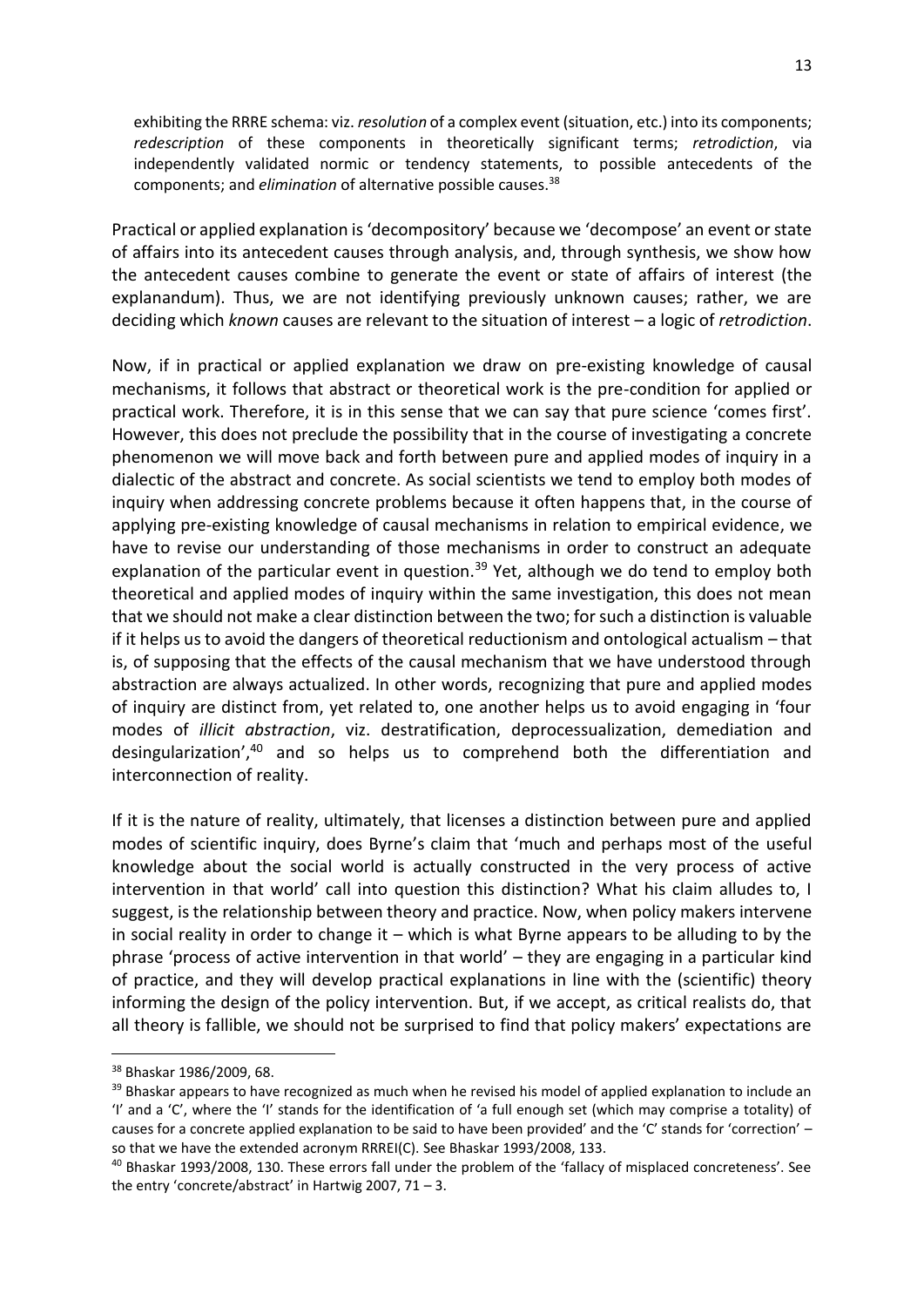often confounded by people's experiences following the implementation of the policy. Ideally, any inconsistency between expectations and actual results should lead us to revise the theory that informed the intervention; the revised theory should, in turn, become the basis for a new policy of intervention so that we have a process of dialectical reasoning in which theory informs practice and practice informs theory.

The duality of theory and practice is a relationship that is distinct from (although related to) the relationship between pure and applied science. The two relationships are distinct because applied scientific inquiry is a mode of explaining particular events and states of affairs by means of antecedently established knowledge of reality (normic statements) and is thus defined in relation to pure scientific inquiry, whereas practice in relation to theory refers to human activity in general – to the power of human agency (or intentional transformative praxis) in exercise. Indeed, if we see pure and applied scientific inquiry as different types of practice, and as both (explicitly) informed by (philosophical and social scientific) theory and (implicitly) presupposing such a theory, we can see the relationship between pure and applied scientific activity as constellationally contained within practice. The value of the distinction between pure and applied science, though, is that it helps us to locate the sources of error in the process of producing knowledge and thereby helps us to find a way of reducing the degree of inconsistency between theoretically-informed practical expectations and actual, practical experiences. In claiming that the construction of knowledge via practical engagement with reality invalidates the distinction between pure and applied social science, therefore, Byrne appears to be denying the possibility of vertical and horizontal ontological depth – a denial that may well be the result of the influence of pragmatism and interpretivism in his thinking.<sup>41</sup>

Let me discuss one particular theory–practice inconsistency as a way of clarifying the preceding argument. Suppose a social scientist noticed that higher education policy makers' expectation that establishing independent interdisciplinary research institutes and centres would facilitate the production of genuinely integrative research had not been realized in practice. The social scientist, having examined critically the theory presupposed by such a policy, might conclude that it was inadequate to the extent that it reflected an erroneous positivist understanding of knowledge and of the production of knowledge – an understanding of science as a purely individualized process involving the recording of constantly conjoined, naturally-given facts. With this critique in mind the social scientist might argue that, in effect, policies intended to facilitate the production of integrative, interdisciplinary research assume (erroneously) that, if scientific specialists collect specialized facts (political, economic, sociological, geographical, and so forth), interdisciplinary science will be a matter of bringing together individual specialists, who will identify regular, empirical relationships between different types of facts. Turning to the distinction between pure and applied social science, the social scientist might show how this implicit and inadequate

<sup>&</sup>lt;sup>41</sup> Byrne discusses the philosophy of pragmatism in chapter eight on action research and appears to be critical of it: 'The problem is that the pragmatic turn is a turn away from any kind of non-contextual knowledge, however limited the bounding of application of that knowledge. We lose structure when we take this turn' (p. 159). I suggest that it is in virtue of the influence of (transcendental realist) critical naturalism that Byrne recognizes the problems associated with the pragmatist position. Nevertheless, his questioning of the distinction between pure and applied scientific inquiry and his emphasis on the construction of knowledge of social reality through practical engagement with it – as opposed to the transformation of pre-existing cognitive resources through a process of dialectical reasoning – indicates the residual influence of pragmatism and interpretivism in his thinking.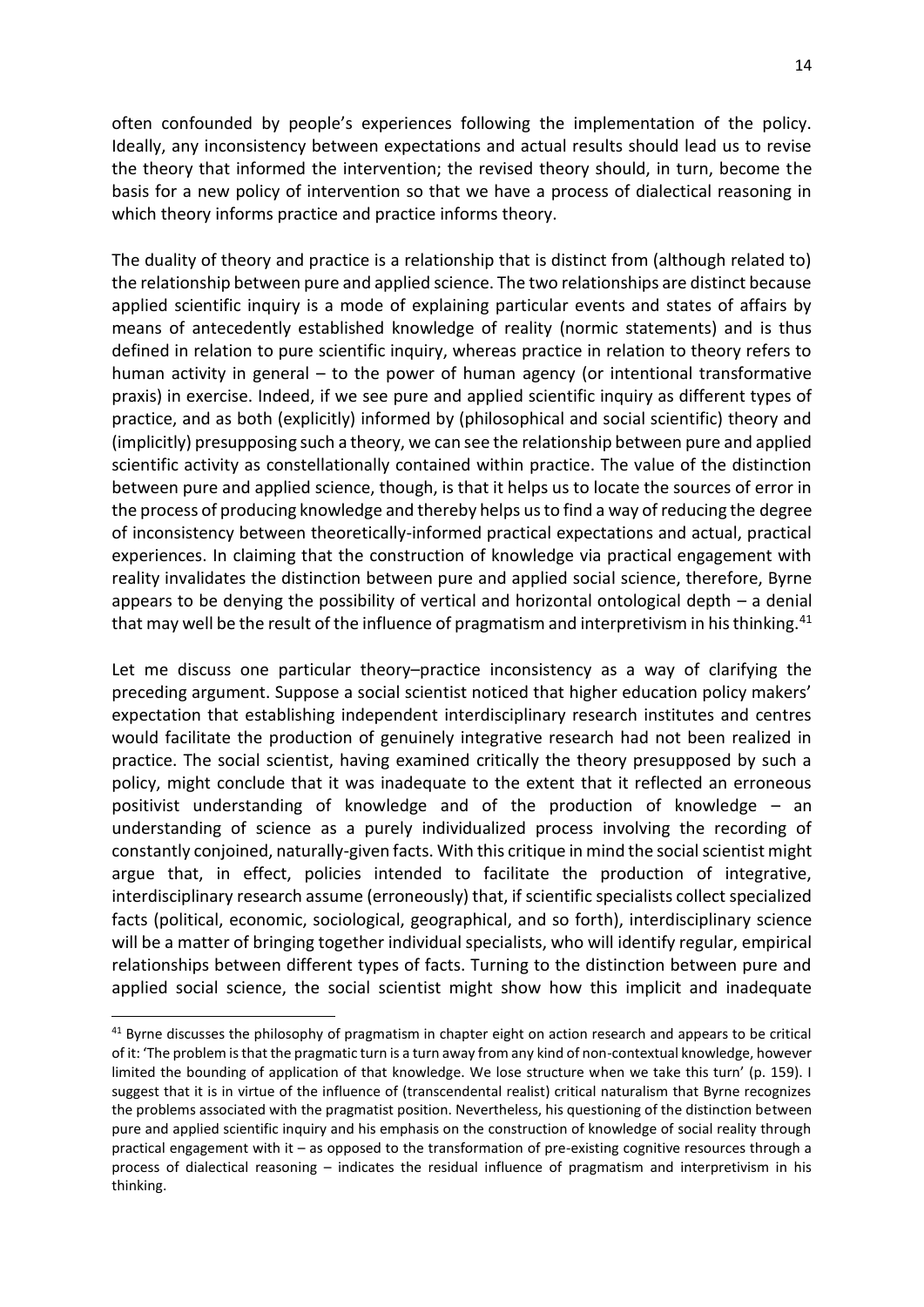conception of the social and intellectual basis for scientific research (whether monodisciplinary or interdisciplinary) reflected – through a misunderstanding of the nature of abstraction – a problem of pure social science; that is, the social scientist might show how a conception of scientists as simply individuals collecting facts in a regular fashion presupposes that the way of working of the social and intellectual context of knowledge production is always actualized. In other words, by re-situating the initial problem within a (dialectical) critical realist ontology and so remedying the faulty abstraction, the social scientist would be in a position to explain two important tendencies related to the initial problem: the tendency for scientists to produce specialized rather than integrative forms of knowledge and the tendency for scientists whose intention is to produce integrative forms of knowledge to do so relatively incoherently. From this explanation the social scientist might draw the following policy conclusion: that, in order to encourage the production of integrative, interdisciplinary research, higher education policy makers would need to (a) transform the social conditions of knowledge production by making it possible for scientists to pursue academic careers on the basis of the production of integrative as well as specialized forms of knowledge; and (b) transform the intellectual conditions of knowledge production by making transcendental realism the explicit basis for the education and training of scientists. If such policies were implemented, the social scientist might expect to detect a weakening of the tendency for scientists to produce specialized rather than integrative forms of knowledge and a weakening of the tendency for scientists to produce incoherent forms of knowledge intended to be integrative. The social scientist might try to detect such changes through quantitative investigation of the actual types of research that had been produced over a restricted period of time and through qualitative investigation of the philosophical coherence of any research outputs produced and proclaimed to be integrative forms of knowledge within the same time period.

Now, if the social scientist's practical expectations were confounded – that is, if the social scientist concluded on the basis of the empirical evaluation of the policy changes that the tendencies under examination had either retained the same strength or had weakened only marginally – the social scientist might re-visit the explanation that informed the policy intervention and identify possible sources of error. One source of error in the construction of the explanation might be the process of abstraction; another might be the process of concretion, through which the social scientist understands how the various social and intellectual structures identified through the process of abstraction fit together as systems or totalities. Perhaps the social scientist misunderstood the nature of the connections between the funding of scientific research, peer review of research proposals and outputs, academic employment, and the structure of scientific fields. Alternatively, the confounding of practical expectations might be the result of the (inadequate) design of the policy intervention, reflecting a fault in the way the policy maker translated general policy conclusions into specific policy proposals. Perhaps the policy maker overlooked the importance of transforming the intellectual as well as the social conditions of knowledge production with the result that the UK academic community still tended to misunderstand the nature and importance of scientific integration. Indeed, the social scientist and policy maker might conclude that they should work together closely in order to overcome both the problem with the construction of the explanation and the problem with the design of the policy intervention. As Danermark argues, the relationship between scientist and policy maker 'must be a reciprocal learning process' in which the scientist helps the policy maker to understand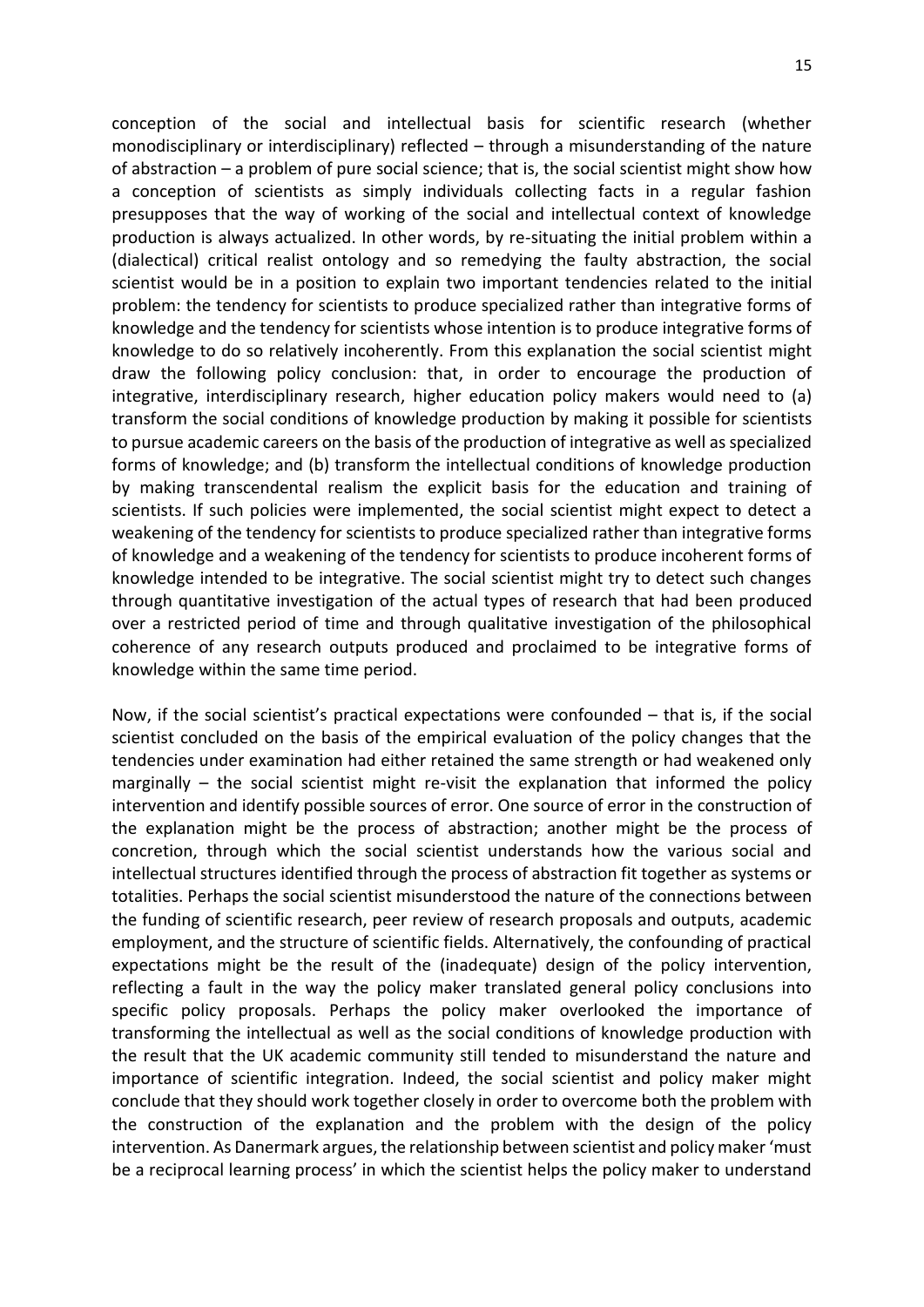the causal complexity of reality and the policy maker helps the scientist to understand how that causal complexity is manifest in particular outcomes.<sup>42</sup>

The upshot of the preceding discussion is that the distinction between pure and applied modes of scientific inquiry has considerable value – all the more so once the implications of the relationship between theory and practice are understood. Because we often employ both modes of inquiry when investigating concrete phenomena, it may appear as if the distinction between the two is of little consequence. However, it is important to understand both the distinction and the connection between the abstract and concrete for the reasons just elaborated.

## **4. Postdisciplinarity?**

I suggested above that the influence of pragmatism and interpretivism in Byrne's thinking leads him to deny that the distinction between pure and applied social science is of any value. I also want to suggest that Byrne's questioning of this distinction may stem from his forming an identity between pure science and what he calls 'discipline-based' or 'disciplinary science' (p. 4), which is the implicit contrast for his forming an identity between applied social science and 'postdisciplinary' work:

we can see applied social research as it is done by all disciplines and fields and wherever it is based in terms of departmental identity as generally postdisciplinary. That is to say, geographers, health studies people, sociologists, educationalists and so on do not do applied social research in any discipline- or field-distinctive fashion. (p. 185)

These identity relationships are illicit because the basis for 'disciplinary science' may be either pure or applied science. Why is this? In referring to the disciplining of scientific activity we are referring to the necessary effect of the underlying social system of knowledge production; therefore, how this system works will determine whether the basis for the disciplining of scientists is pure or applied work. Indeed, in claiming that '[p]ostdisciplinary work in effect returns to the original position of the human sciences before the development of disciplinary boundaries and academic and intellectual empires' (p. 178) Byrne appears to acknowledge, implicitly, the underlying conditions for scientific activity. Byrne also appears to acknowledge the existence of these conditions in his discussion of 'the pernicious influence of the UK's research assessment exercises'. In recognizing that research funding and peer review mechanisms are interconnected through the Research Assessment Exercise (RAE) – now the Research Excellence Framework (REF) – and that 'the RAE process has operated to the disadvantage of all of interdisciplinary work, applied work and work which relates to professional practice', Byrne is appealing implicitly to the effect of an underlying set of social structures (p. 187). Moreover, in his discussion of a British Academy report on social science and public policy making Byrne takes note of one of the report's statements, 'that policy makers want research findings that ... support existing ideologies and are uncontentious', $^{43}$ and concludes that '[w]hat is required from applied social science is work which accords with

<sup>42</sup> Danermark 2002, 62.

<sup>43</sup> British Academy 2008, 3.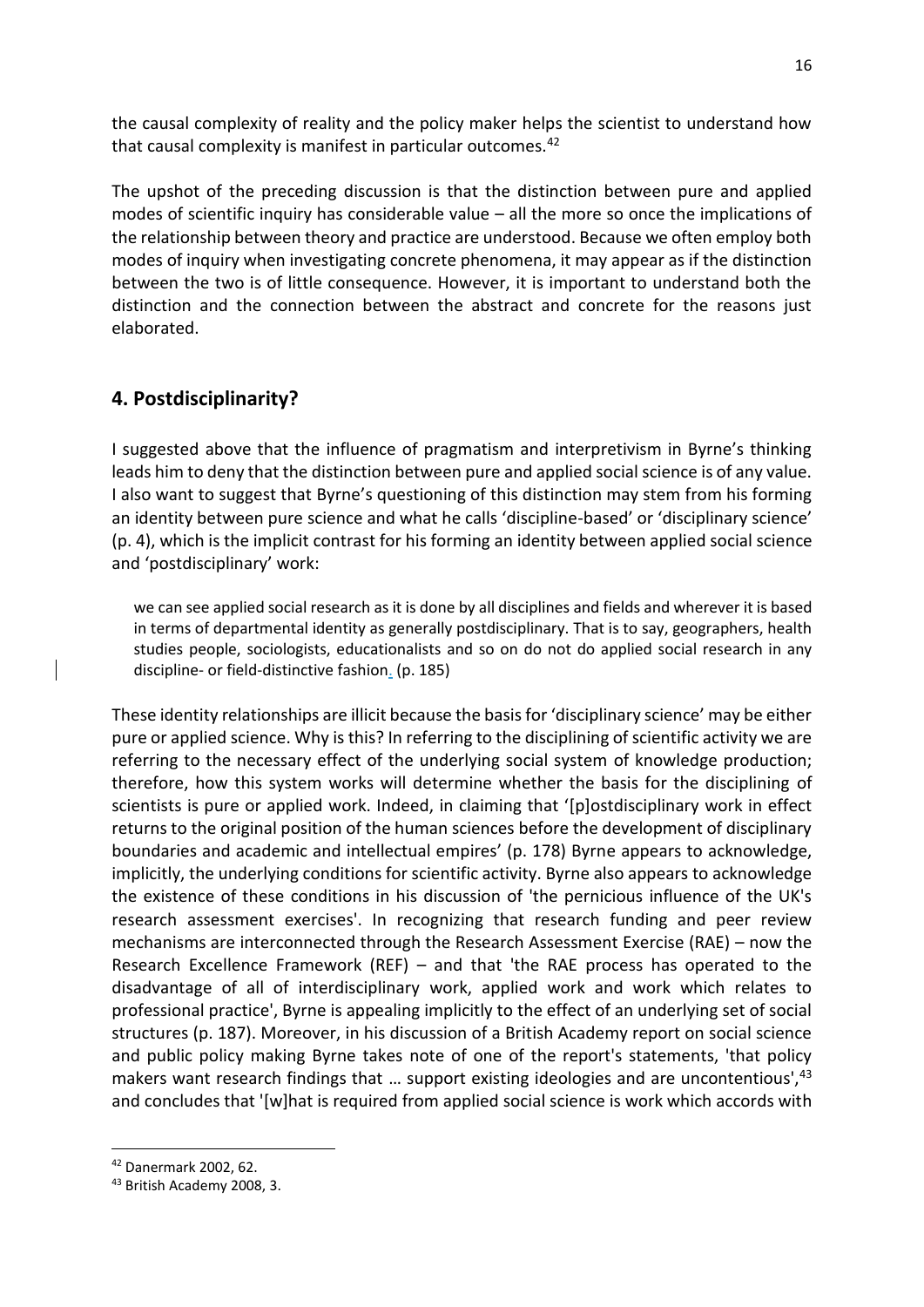the hegemonic status quo' (p. 180). In drawing this conclusion, Byrne acknowledges – again implicitly – the pre-existing ideological context in which scientific inquiry is embedded.<sup>44</sup>

Nevertheless, in arguing that concrete fields of science such as urban and health studies have become 'postdisciplinary' Byrne reveals, I suggest, the much greater strength of positivism in his thinking. On the one hand the influence of positivism undercuts the (implicit) transcendental realist conception of the disciplining of scientific activity through the social system of knowledge production and leads him to conceive of the present tendency towards scientific specialization as a fixed, universal, regularity; on the other hand the strength of the influence of positivism – acting most probably in conjunction with interpretivism (the dialectical counterpart of positivism) – leads Byrne to see applied scientific fields such as urban and health studies as devoid of any materially-based structuring so that, in effect, scientists are free to produce whatever form of knowledge they choose – whether this is called 'postdisciplinary' or something else. It may be the case that applied fields of science such as urban and health studies tend not to be practised within their own academic departments. However, the fact that these fields of scientific inquiry exist and continue to be reproduced suggests that the scientists working in them are disciplined just as much as those working in pure fields. In other words, the reproduction of applied fields of science would not be possible without an underlying context of social structures and intellectual forms; for, whether one is working in an abstract field (such as political science), a concrete field (such as urban studies), or an intermediate concrete field (such as economic history), the academic expectations of scientific elites – in a context in which scientific specialization is the dominant tendency – will be largely the same: to produce scientific work that can be identified as

<sup>44</sup> In acknowledging the influence of underlying intellectual forces on the sort of knowledge that social scientists produce, Byrne touches on an important relationship – that between social science and society. His point about the 'politicized' nature of social research – the way in which applied social science enters public debate through 'the selective use of research findings to assert that policies have worked' (p. 5) – also touches on this relationship: specifically, the interdependence of social science and society, where the maintenance of a particular organization of society – one dominated by capitalist relations of production and appropriation – depends on the production of positivist-inspired social science (because positivist knowledge obscures the reality of underlying social structures and hence the basis for radical social transformation), and where the continuation of social science depends on the material resources that society provides. Byrne appears to have overlooked the significance of this relationship. For example, in chapter nine of *Applying Social Science* he asks:

Why ... did ... the UK ESRC and the AcSS Commission attach so much value to competency in complex modelling and mathematical deductive procedures that the second argued for higher rates of grant for PhD students working in that mode, and the first accepted this argument and constantly demands ever greater levels of mathematical sophistication across the social sciences as a whole? (p. 183)

Byrne's answer turns on the relative level of functional innumeracy of UK social science undergraduates. There may well be some truth in this. However, a deeper explanation, surely, must look to the influence of dominant, taken-for-granted irrealist forms of thought within society – especially positivism. These forms of thought are the pre-conditions for the funding of the majority of social research and help to explain the fetishization of quantitative social science and mathematical modelling among higher education research funders and policy makers. Because social scientists depend on society for material resources, society can influence the sort of knowledge that social scientists produce; and because society depends on social scientists to produce knowledge of it, social scientists can influence how those outside the scientific community understand the nature of society. (The entry of social scientific research findings into public debate via the media and the employment of social science graduates in non-academic professions, such as the civil service, are two important ways in which social science affects society.) In short, the relationship between social science and society is one of causal interaction as well as causal interdependence. See Holland 2013, ch. 5 for a full discussion of this important relationship.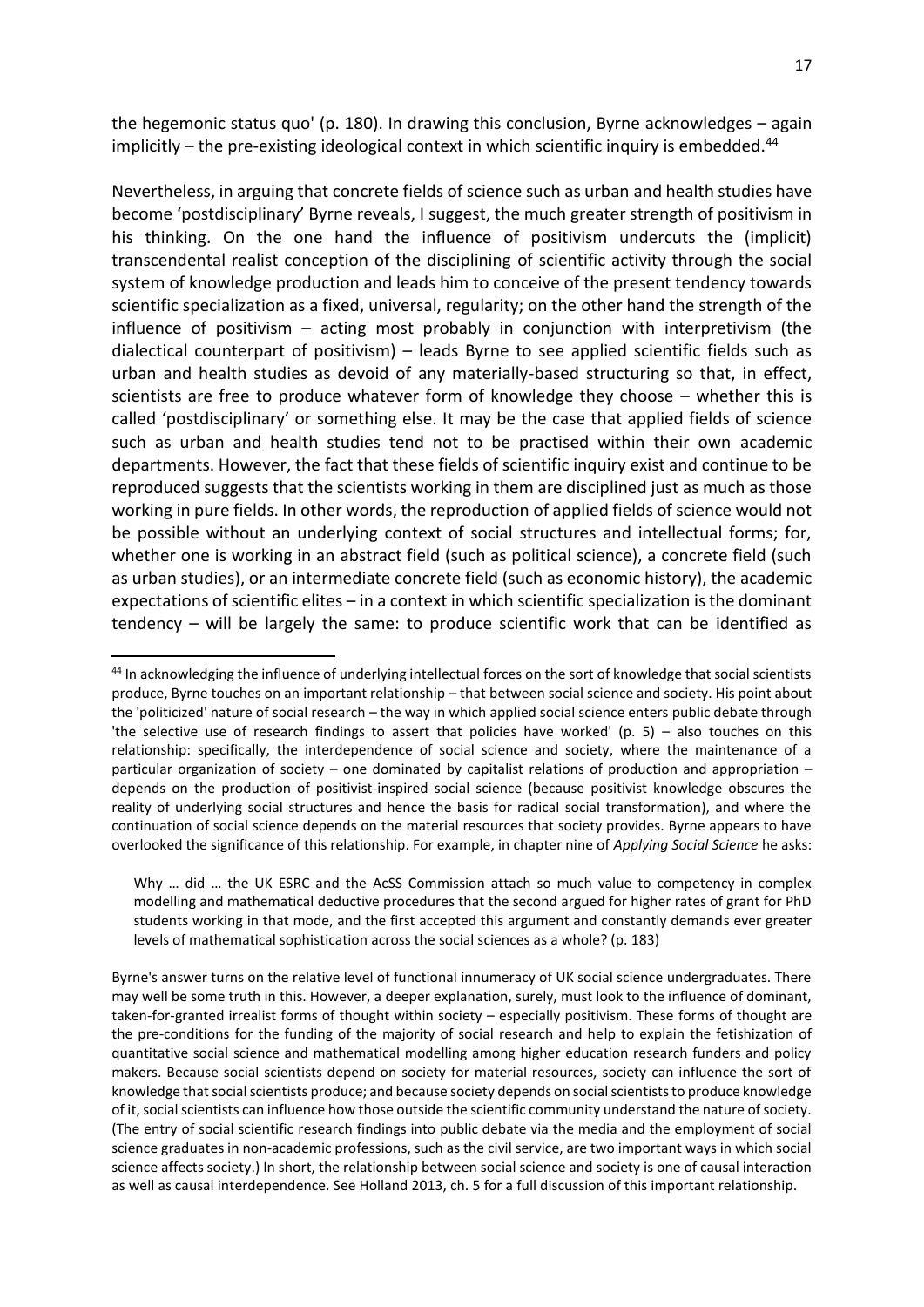belonging to a particular field of inquiry and can be evaluated by experts working in that field. Of course, what signals in part the identity of the work scientists produce is the type of journal that they publish it in. But, to talk about journal publication and peer review is to invoke all the other social structures that make up the social system of knowledge production – and the ideas that constitute the intellectual system – by virtue of which scientific fields, whether pure or applied, are reproduced.<sup>45</sup>

Further evidence in support of my argument that Byrne's thinking about the nature of science is infected by the dual influence of positivism and interpretivism are his claims that 'the actual way the research is done bears little relationship to the actual discipline or field label of those doing it' and that 'the actual nominal classification of those doing it [applied work] has almost no influence on how it is done' – claims apparently motivated by his observation that applied social scientists draw on 'the whole repertoire of social research techniques' (pp. 185–6). Yet, many fields of science that Byrne would not classify as 'postdisciplinary' are just as methodologically diverse as applied fields such as urban studies. Political science is one example.<sup>46</sup> Moreover, Byrne also seems to be suggesting that the classification of fields of scientific inquiry has no real basis – that there is no relationship between the 'nominal classification' of scientific fields and the ways of working within them. The implication of this line of thought, which betrays the influence of the philosophical position of conventionalism, is that the label 'urban studies', for example, is just that  $-$  a label  $-$  and not an attempt to express, however fallibly, the truth about the nature of a concrete object of inquiry – in this case, the urban environment. I doubt that Byrne would want to accept such an interpretation of the classification of scientific fields but that is the outcome of the influence of irrealism in his thinking; for the empirical realist and conceptual realist ontology implicit in positivism and interpretivism respectively makes it very difficult for us to understand both vertical and horizontal ontological depth, which is the real basis for the differentiation (and integration) of scientific fields. This implies that the labels we use to define scientific fields – 'political', 'economic', 'sociological', 'geographical' and so on – have a real reference point (that is, an intransitive object of inquiry) and that such labels may have to be revised, and new ones added, as our knowledge of reality develops (the principle of epistemological relativism). A positivist conception of science, therefore, cannot sustain a coherent distinction between pure and applied forms of science because it cannot justify either scientific differentiation – the rationale for pure science – or scientific integration – the rationale for applied science. With a positivist conception of science in mind, it is not surprising that Byrne should deny that the distinction between pure and applied social science is of any value.

### **Conclusion**

**.** 

In this review essay I have evaluated David Byrne's philosophical position as set out in three of his books: *Applying Social Science*, *Interpreting Quantitative Data,* and *Complexity Theory and the Social Sciences*. Byrne professes to have developed a philosophical position of complex realism – a marriage of complexity theory and critical realism – in conjunction with a critique of positivist-inspired statistical modelling and measurement and a questioning of

<sup>45</sup> For a full exposition of this argument see Holland 2013, chs 3, 4, and 5.

<sup>&</sup>lt;sup>46</sup> The methodological diversity of political science is discussed in comparison with the methodological position of economics in Holland 2013, ch. 4.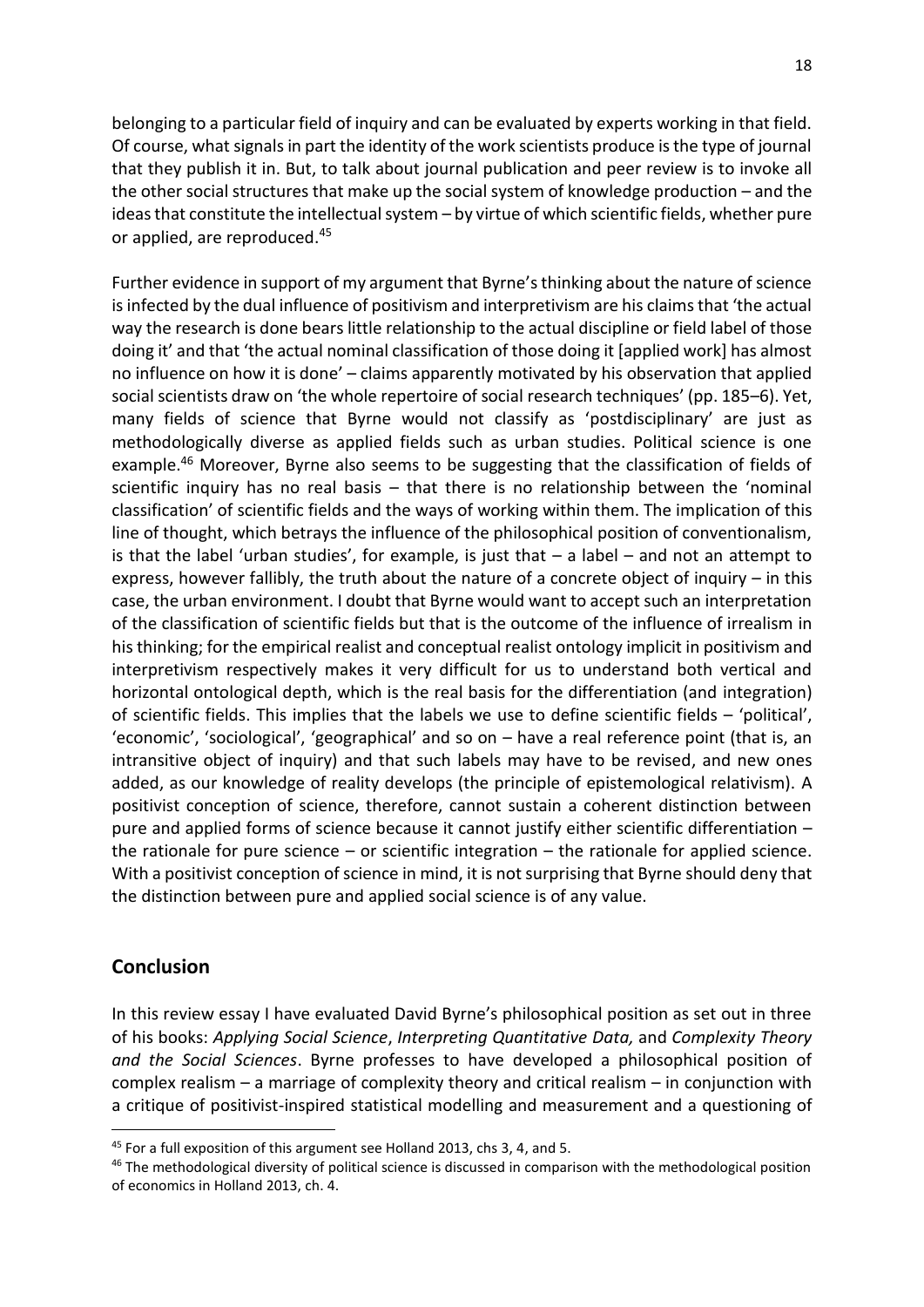the traditional distinction between pure and applied scientific inquiry. However, I have argued that Byrne's actual philosophical position is characterized by a series of contradictions, manifest in

- (a) a misunderstanding of some of the key principles of critical realism most notably, the relationship between the three domains of reality and between the intransitive and transitive dimensions of science;
- (b) a tendency to commit the empirical fallacy when reflecting on the nature of measurement in social science;
- (c) confusion about the location of complexity in his proposals for quantitative modelling of the complexity of social reality;
- (d) an ambivalent understanding of simplification in (social) scientific inquiry;
- (e) confusion about the ontological status of variables and traces of reality in statistical modelling;
- (f) a denial of the validity of distinguishing between pure and applied modes of (social) scientific inquiry and thus a denial of the real grounds for the differentiation and integration of science.

I have argued that these contradictions are symptomatic of the residual influence of various forms of irrealism in his thinking – principally, positivism, interpretivism, and pragmatism. Therefore, I suggest that, before Byrne elaborates further on the nature of a complex realist (social) ontology, he should clarify his understanding of the principles of original and dialectical critical realism – at least if he wants to claim the badge of theoretical consistency. Doing so will help him to define a clear methodological position that is consistent with an ontology of complex realism and that can accommodate the integration of quantitative and qualitative modes of social scientific inquiry, as well as to specify the exact nature of the components of complex social systems and their modes of articulation.

#### *Bibliography*

- Bhaskar, R. 1986/2009. *Scientific Realism and Human Emancipation*. London: Routledge.
- Bhaskar, R. 1993/2008. *Dialectic: The Pulse of Freedom*. London: Routledge.
- Bogg, J. and Geyer, R. eds, 2007. *Complexity, Science and Society*. Oxford: Radcliffe.
- British Academy 2008. *Punching our weight: the humanities and social sciences in public policy making*. London: The British Academy. http://www.britac.ac.uk/policy/punching-ourweight.cfm.
- Byrne, D. 1998. *Complexity Theory and the Social Sciences: An Introduction*. London: Routledge.
- Byrne, D. 2002. *Interpreting Quantitative Data*. London: Sage.
- Collier, A. 1989. *Scientific Realism and Socialist Thought*. Hemel Hempstead: Harvester Wheatsheaf.
- Crouch, C. 2000. *Coping with Post-Democracy*. London: Fabian Society.
- Danermark, B. 2002. 'Interdisciplinary Research and Critical Realism: The Example of Disability Research'. *Journal of Critical Realism* 5(1): 56–64.
- Danermark, B., Ekström, M., Jakobsen, L. and Karlsson, J. Ch. 2002. *Explaining Society: Critical Realism in the Social Sciences*. London: Routledge.